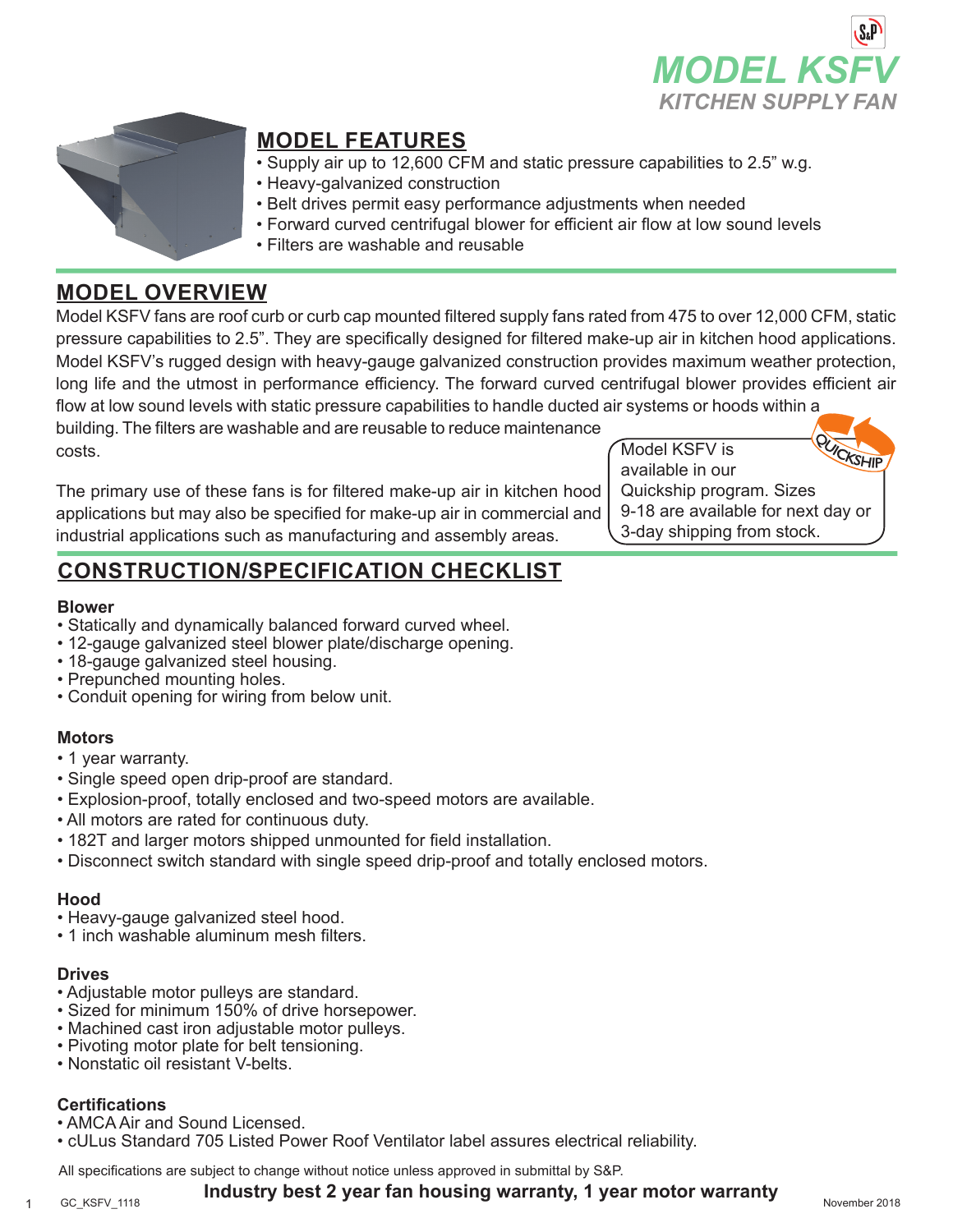

### **OPTIONS/ACCESSORIES**

**Insulated Hood:** High performance and ecologically friendly fiberglass free insulation only.

**Intake Extension:** Extensions are available for all size KSFV fans to provide NFPA required clearance from the exhaust fan on factory supplied common curbs. Extensions are made from heavy-gauge galvanized steel and require equipment supports on the intake end.

**Roof Curb:** Prefabricated heavy-gauge galvanized steel, welded construction, 12" high with 1-1/2" wood nailer. Options include single and double pitch construction and additional curb heights.

**Motor Operated Damper:** Motor operated aluminum damper for positive closure against backdraft (counter balanced).

**Automatic Damper:** Automatic aluminum damper for ease in installation and effective backdraft protection (counter balanced).

**Duct Adapter:** For ease in connecting discharge duct to fan outlet.

**Common Curb:** Designed to allow both the supply fan and exhaust fan to be mounted on the same curb. This curb requires only one roof opening and speeds installation time.

**Special Coatings:** For protective and decorative purposes. Available coatings include: Epoxy, Synthetic Resin, and Heresite (air-dried phenolic). Contact your S&P representative or the factory for more information on available coatings and colors.



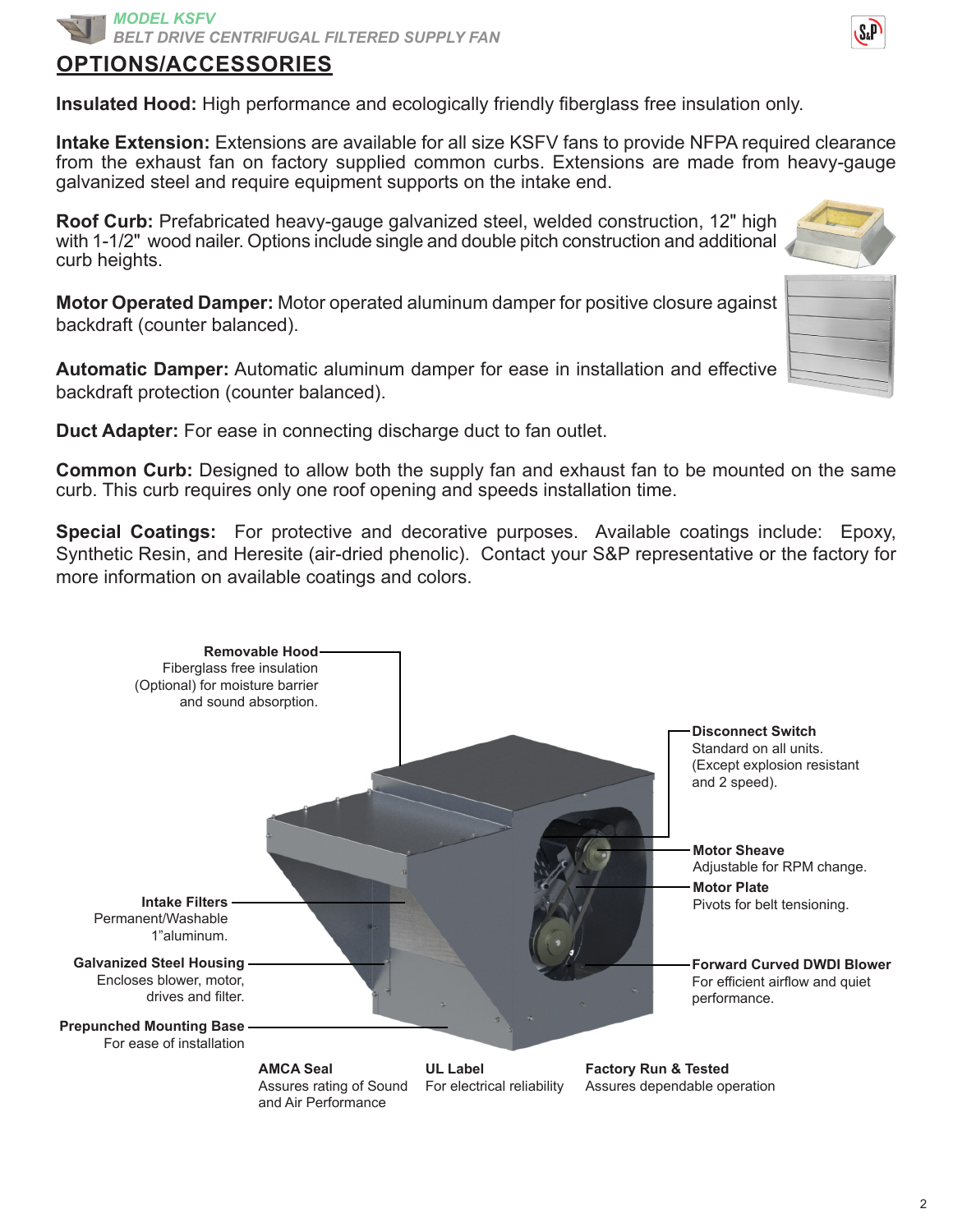## **PERFORMANCE/DIMENSIONS**

#### **KSFV9**

| <b>MODEL</b> | <b>CFM</b> | OV   |              |      |                          |                          |                          |      | Static Pressure in Inches w.g. |                          |            |                          |
|--------------|------------|------|--------------|------|--------------------------|--------------------------|--------------------------|------|--------------------------------|--------------------------|------------|--------------------------|
| <b>KSFV</b>  |            |      |              | 1/8  | 1/4                      | 3/8                      | 1/2                      | 5/8  | 3/4                            | 1                        | $11/4$ 1/4 |                          |
|              |            |      | <b>RPM</b>   | 466  | $\overline{\phantom{a}}$ | ä,                       | ä,                       | ÷,   |                                | ÷,                       |            |                          |
|              | 475        | 534  | <b>BHP</b>   | 0.03 | ÷                        | ÷,                       | ÷,                       | ÷,   | i,                             | ÷,                       | Ĭ.         | L,                       |
|              |            |      | SONES        | 6.4  | ٠                        |                          | ٠                        | ٠    |                                | ä,                       |            | $\overline{\phantom{m}}$ |
|              |            |      | <b>RPM</b>   | 503  |                          |                          |                          |      |                                |                          |            |                          |
|              | 575        | 646  | <b>BHP</b>   | 0.04 |                          |                          |                          |      |                                |                          |            |                          |
|              |            |      | <b>SONES</b> | 8.0  |                          |                          |                          |      |                                |                          |            |                          |
|              |            |      | <b>RPM</b>   | 541  | 661                      | $\overline{\phantom{a}}$ | $\overline{\phantom{a}}$ | ÷    | ÷                              | $\blacksquare$           | ÷          | ä,                       |
|              | 675        | 758  | <b>BHP</b>   | 0.05 | 0.08                     | ä,                       | ٠                        | ä,   | ä,                             | ä,                       | ä,         | ä,                       |
|              |            |      | SONES        | 9.8  | 16.5                     | ÷,                       | ÷                        | ÷    | L,                             | ÷,                       | ä,         | ÷,                       |
|              |            |      | <b>RPM</b>   | 578  | 697                      |                          |                          |      |                                |                          |            |                          |
|              | 775        | 871  | <b>BHP</b>   | 0.07 | 0.10                     |                          |                          |      |                                |                          |            |                          |
|              |            |      | <b>SONES</b> | 11.9 | 19.3                     |                          |                          |      |                                |                          |            |                          |
|              |            |      | <b>RPM</b>   | 623  | 735                      | 826                      |                          | ä,   | i.                             | i.                       | ÷,         | ä,                       |
|              | 875        | 983  | <b>BHP</b>   | 0.09 | 0.12                     | 0.16                     |                          | ä,   | ä,                             | ä,                       |            | ä,                       |
|              |            |      | SONES        | 15.0 | 22.2                     | 27.2                     | ×,                       | ÷,   | ÷,                             | ä,                       | ÷,         | $\overline{\phantom{a}}$ |
|              |            |      | <b>RPM</b>   | 671  | 772                      | 863                      | 941                      | ä,   | ä,                             | ä,                       | ä,         | ä,                       |
|              | 975        | 1096 |              |      |                          |                          |                          |      |                                |                          |            |                          |
|              |            |      | <b>BHP</b>   | 0.12 | 0.15                     | 0.19                     | 0.23                     | í.   |                                |                          |            | L.                       |
|              |            |      | <b>SONES</b> | 19.0 | 23.9                     | 29.0                     | 33.5                     |      |                                |                          |            |                          |
|              | 1075       | 1208 | <b>RPM</b>   | 719  | 809                      | 901                      | 978                      | 1047 | i.                             | ÷,                       | ä,         | ä,                       |
|              |            |      | <b>BHP</b>   | 0.15 | 0.19                     | 0.23                     | 0.27                     | 0.31 | ٠                              | ٠                        | ٠          | ä,                       |
|              |            |      | SONES        | 23.8 | 26.1                     | 30.9                     | 35.3                     | 39.7 | ä,                             | $\overline{\phantom{a}}$ | ÷,         | $\overline{\phantom{a}}$ |
|              |            |      | <b>RPM</b>   | 762  | 851                      | 939                      | 1014                     | 1083 | 1146                           |                          |            |                          |
|              | 1175       | 1320 | <b>BHP</b>   | 0.18 | 0.23                     | 0.27                     | 0.32                     | 0.36 | 0.41                           | ä,                       |            | ٠                        |
|              |            |      | <b>SONES</b> | 26.9 | 29.1                     | 32.8                     | 37.4                     | 41.8 | 46.2                           | L,                       |            | L.                       |
|              |            |      | <b>RPM</b>   | 807  | 898                      | 976                      | 1052                     | 1121 | 1182                           | i.                       | ÷,         | ÷,                       |
| 9            | 1275       | 1433 | <b>BHP</b>   | 0.22 | 0.27                     | 0.32                     | 0.37                     | 0.42 | 0.47                           | ä,                       | ÷.         | ä,                       |
|              |            |      | SONES        | 30.0 | 32.5                     | 34.9                     | 39.6                     | 44.1 | 48.6                           | ÷,                       | ÷,         | ä,                       |
|              |            |      | <b>RPM</b>   | 857  | 948                      | 1015                     | 1091                     | 1158 | 1219                           | 1330                     |            |                          |
|              | 1375       | 1545 | <b>BHP</b>   | 0.27 | 0.33                     | 0.37                     | 0.43                     | 0.48 | 0.54                           | 0.64                     |            |                          |
|              |            |      | <b>SONES</b> | 33.4 | 36.1                     | 37.9                     | 41.9                     | 46.5 | 52.3                           | 66.0                     |            | ä,                       |
|              |            |      | <b>RPM</b>   | 910  | 997                      | 1059                     | 1127                     | 1196 | 1257                           | 1366                     | 1464       | ä,                       |
|              | 1475       | 1657 | <b>BHP</b>   | 0.33 | 0.39                     | 0.44                     | 0.49                     | 0.56 | 0.61                           | 0.72                     | 0.83       | ٠                        |
|              |            |      | SONES        | 37.2 | 39.8                     | 41.5                     | 44.2                     | 49.6 | 56.4                           | 70.9                     | 86.7       | ä,                       |
|              |            |      | <b>RPM</b>   | 962  | 1041                     | 1107                     | 1166                     | 1232 | 1295                           | 1403                     | 1500       | 1592                     |
|              | 1575       | 1770 | <b>BHP</b>   | 0.40 | 0.46                     | 0.51                     | 0.57                     | 0.63 | 0.69                           | 0.81                     | 0.93       | 1.05                     |
|              |            |      | <b>SONES</b> | 41.3 | 43.3                     | 45.5                     | 47.7                     | 53.5 | 61.0                           | 76.4                     | 89.3       | 99.2                     |
|              |            |      | <b>RPM</b>   | 1016 | 1084                     | 1156                     | 1210                     | 1270 | 1333                           | 1441                     | 1537       | ä,                       |
|              | 1675       | 1882 | <b>BHP</b>   | 0.47 | 0.53                     | 0.60                     | 0.65                     | 0.71 | 0.78                           | 0.91                     | 1.04       | L.                       |
|              |            |      | SONES        | 45.6 | 46.8                     | 49.8                     | 52.9                     | 58.3 | 65.6                           | 82.5                     | 92.3       | $\blacksquare$           |
|              |            |      | <b>RPM</b>   | 1177 | 1228                     | 1294                     | 1355                     | 1401 | 1447                           | ٠                        | ٠          |                          |
|              | 1975       | 2219 | <b>BHP</b>   | 0.75 | 0.81                     | 0.89                     | 0.97                     | 1.03 | 1.10                           |                          |            | ٠                        |
|              |            |      | <b>SONES</b> | 60.3 | 62.2                     | 68.4                     | 75.0                     | 80.1 | 84.4                           |                          |            |                          |
|              |            |      | <b>RPM</b>   | 1232 | 1281                     | 1338                     | 1404                     | ä,   | ä,                             | ÷,                       | ÷.         | $\overline{a}$           |
|              | 2075       | 2331 | <b>BHP</b>   | 0.86 | 0.93                     | 1.00                     | 1.09                     | ä,   | ä,                             | ä,                       | ÷.         | ÷                        |
|              |            |      | SONES        | 68.1 | 70.6                     | 75.8                     | 84.8                     | ÷    | ÷,                             | ÷,                       | ÷,         | ÷,                       |
|              |            |      | <b>RPM</b>   | 1286 | 1333                     | 1383                     |                          |      |                                |                          |            |                          |
|              | 2175       | 2444 | <b>BHP</b>   | 0.99 | 1.05                     | 1.12                     | ÷,                       | ä,   | ä,                             | ä,                       | ä,         | ÷                        |
|              |            |      | <b>SONES</b> | 77.2 | 80.3                     | 84.9                     |                          |      |                                |                          |            |                          |
|              |            |      | <b>RPM</b>   | 1340 |                          |                          |                          |      |                                |                          |            | ٠                        |
|              | 2275       | 2556 |              |      |                          |                          |                          |      |                                |                          |            |                          |
|              |            |      | <b>BHP</b>   | 1.12 | ä,                       |                          |                          |      |                                |                          |            | ä,                       |
|              |            |      | SONES        | 88.6 | ÷,                       | ä,                       | ÷,                       | ÷,   | ÷,                             | ä,                       | ä,         | ÷,                       |



S&P USA Ventilation Systems, LLC., Div. of Soler & Palau Ventilation Group, certifies that the Models KSFV shown herein are licensed to bear the AMCA Seal. The ratings shown are based on test and procedures performed in accordance with AMCA Publication 211 and AMCA Publication 311 and comply with the requirement of the AMCA Certified Ratings Program.



Performance certified is for installation type B: free inlet, ducted outlet. Power rating (BHP) does not include transmission losses. Performance ratings do not include the effects of appurtenances (accessories). The sound ratings shown are loudness values in fan sones at a distance of 1.5 m (5 ft) in a hemispherical free field calculated per AMCA International Standard 301. Values shown are for installation type B: ducted outlet hemispherical sone levels. Ratings do not include the effect of duct end correction.

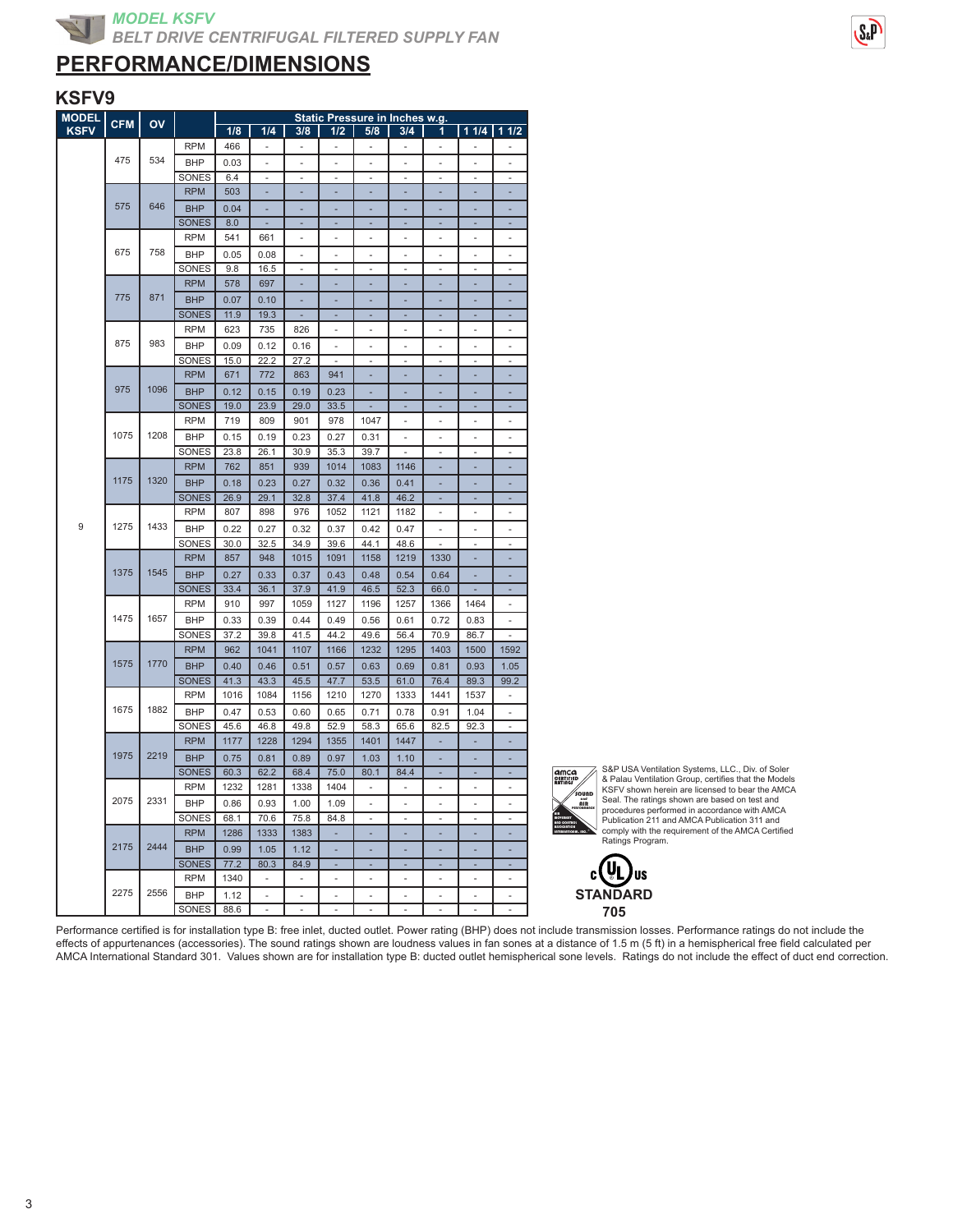| <b>MODEL</b> | <b>CFM</b> | OV   |                          |              |                |                          |             | Static Pressure in Inches w.g. |                          |                          |               |                          |                          |
|--------------|------------|------|--------------------------|--------------|----------------|--------------------------|-------------|--------------------------------|--------------------------|--------------------------|---------------|--------------------------|--------------------------|
| <b>KSFV</b>  |            |      |                          | 1/8          | 1/4            | 3/8                      | 1/2         | 5/8                            | 3/4                      | 1                        | $11/4$   11/2 |                          | 2                        |
|              |            |      | <b>RPM</b>               | 409          | 524            | 629                      | ٠           | ٠                              | ٠                        | ٠                        |               |                          |                          |
|              | 950        | 896  | <b>BHP</b>               | 0.06         | 0.10           | 0.14                     |             |                                |                          |                          |               |                          |                          |
|              |            |      | SONES                    | 5.4          | 5.9            | 8.7                      | ÷           | ÷,                             | ä,                       | ÷,                       | ÷,            | ÷,                       | ÷,                       |
|              | 1090       | 1028 | <b>RPM</b><br><b>BHP</b> | 435<br>0.09  | 540<br>0.12    | 636<br>0.16              | 726<br>0.21 |                                | ä,                       |                          | Ē.            | ä,                       |                          |
|              |            |      | <b>SONES</b>             | 7.3          | 7.0            | 9.2                      | 12.5        |                                |                          |                          |               |                          |                          |
|              |            |      | <b>RPM</b>               | 463          | 561            | 648                      | 733         | 812                            | 887                      |                          |               | ٠                        |                          |
|              | 1230       | 1160 | <b>BHP</b>               | 0.11         | 0.15           | 0.20                     | 0.24        | 0.29                           | 0.35                     | ÷                        | ÷,            | ä,                       | ÷,                       |
|              |            |      | SONES                    | 8.6          | 8.4            | 10.1                     | 12.9        | 16.3                           | 18.6                     | ×,                       | ÷,            | ä,                       | $\sim$                   |
|              |            |      | <b>RPM</b>               | 494          | 583            | 666                      | 743         | 819                            | 891                      |                          |               |                          |                          |
|              | 1370       | 1292 | <b>BHP</b>               | 0.14         | 0.19           | 0.24                     | 0.28        | 0.34                           | 0.39                     |                          |               |                          |                          |
|              |            |      | <b>SONES</b>             | 9.9          | 10.3           | 11.4                     | 13.8        | 16.8                           | 18.9                     |                          |               |                          |                          |
|              |            |      | <b>RPM</b>               | 527          | 608            | 687                      | 760         | 829                            | 897                      | 1026                     | ÷,            | ÷,                       | ÷,                       |
|              | 1510       | 1425 | <b>BHP</b>               | 0.18         | 0.23           | 0.28                     | 0.33        | 0.39                           | 0.45                     | 0.57                     | ÷,            | $\frac{1}{2}$            | $\overline{\phantom{a}}$ |
|              |            |      | SONES                    | 11.5         | 12.7           | 13.1                     | 15.1        | 17.4                           | 19.3                     | 23.7                     |               |                          |                          |
|              |            |      | <b>RPM</b>               | 560          | 636            | 710                      | 779         | 845                            | 907                      | 1031                     | 1146          |                          |                          |
|              | 1650       | 1557 | <b>BHP</b>               | 0.23         | 0.28           | 0.34                     | 0.39        | 0.45                           | 0.51                     | 0.64                     | 0.78          |                          |                          |
|              |            |      | <b>SONES</b>             | 13.1         | 14.3           | 15.0                     | 16.7        | 18.4                           | 20.0                     | 24.1                     | 28.4          |                          |                          |
|              |            |      | <b>RPM</b>               | 594          | 666            | 734                      | 801         | 864                            | 923                      | 1039                     | 1151          | 1255                     | $\overline{\phantom{a}}$ |
|              | 1790       | 1689 | <b>BHP</b>               | 0.28         | 0.34           | 0.40                     | 0.46        | 0.52                           | 0.58                     | 0.72                     | 0.86          | 1.01                     |                          |
|              |            |      | <b>SONES</b>             | 15.0         | 15.9           | 17.4                     | 18.5        | 19.8                           | 21.0                     | 24.7                     | 28.7          | 33.5                     |                          |
|              |            |      | <b>RPM</b>               | 629          | 697            | 761                      | 823         | 884                            | 941                      | 1050                     | 1157          | 1259                     |                          |
|              | 1930       | 1821 | <b>BHP</b>               | 0.34         | 0.40           | 0.47                     | 0.53        | 0.59                           | 0.66                     | 0.80                     | 0.95          | 1.11                     |                          |
|              |            |      | <b>SONES</b>             | 16.9         | 17.7           | 19.3                     | 20.5        | 21.3                           | 22.3                     | 25.4                     | 29.3          | 33.9                     |                          |
|              |            |      | <b>RPM</b>               | 664          | 729            | 789                      | 848         | 906                            | 962                      | 1066                     | 1167          | 1266                     | 1449                     |
|              | 2070       | 1953 | <b>BHP</b>               | 0.41         | 0.48           | 0.54                     | 0.61        | 0.68                           | 0.75                     | 0.90                     | 1.05          | 1.22                     | 1.56                     |
|              |            |      | SONES                    | 18.8         | 19.7           | 21.1                     | 22.6        | 22.9                           | 23.9                     | 26.6                     | 30.0          | 34.5                     | 46.2                     |
|              |            |      | <b>RPM</b>               | 700          | 762            | 819                      | 875         | 930                            | 983                      | 1085                     | 1180          | 1274                     | 1453                     |
|              | 2210       | 2085 | <b>BHP</b>               | 0.49         | 0.56           | 0.63                     | 0.70        | 0.78                           | 0.85                     | 1.00                     | 1.16          | 1.33                     | 1.69                     |
|              |            |      | <b>SONES</b>             | 20.6         | 21.6           | 22.9                     | 24.2        | 24.8                           | 25.6                     | 28.0                     | 31.0          | 35.3                     | 46.6                     |
|              |            |      | <b>RPM</b>               | 737          | 796            | 851                      | 903         | 955                            | 1006                     | 1105                     | 1196          | 1285                     | 1459                     |
| 10           | 2350       | 2217 | BHP                      | 0.58         | 0.66           | 0.73                     | 0.81        | 0.88                           | 0.96                     | 1.12                     | 1.28          | 1.46                     | 1.83                     |
|              |            |      | SONES                    | 22.5         | 23.6           | 24.5                     | 25.7        | 27.1                           | 27.5                     | 29.6                     | 32.3          | 36.4                     | 47.2                     |
|              |            |      | <b>RPM</b>               | 774          | 830            | 883                      | 932         | 982                            | 1031                     | 1126                     | 1215          | 1300                     | 1467                     |
|              | 2490       | 2349 | <b>BHP</b>               | 0.68         | 0.77           | 0.84                     | 0.92        | 1.00                           | 1.08                     | 1.25                     | 1.42          | 1.60                     | 1.98                     |
|              |            |      | <b>SONES</b>             | 24.5         | 25.6           | 26.3                     | 27.3        | 28.7                           | 29.7                     | 31.3                     | 33.9          | 37.8                     | 48.1                     |
|              |            |      | <b>RPM</b>               | 811          | 865            | 916                      | 963         | 1010                           | 1057                     | 1148                     | 1236          | 1318                     | 1477                     |
|              | 2630       | 2481 | <b>BHP</b>               | 0.80         | 0.88           | 0.96                     | 1.05        | 1.13                           | 1.22                     | 1.39                     | 1.57          | 1.75                     | 2.14                     |
|              |            |      | SONES                    | 26.6         | 27.6           | 28.2                     | 29.1        | 30.3                           | 31.7                     | 33.2                     | 36.0          | 39.6                     | 49.2                     |
|              |            |      | <b>RPM</b>               | 849          | 900            | 949                      | 995         | 1040                           | 1084                     | 1172                     | 1257          | 1337                     |                          |
|              | 2770       | 2613 | <b>BHP</b>               | 0.92         | 1.01           | 1.10                     | 1.18        | 1.27                           | 1.36                     | 1.54                     | 1.73          | 1.92                     |                          |
|              |            |      | <b>SONES</b>             | 28.5         | 29.7           | 30.3                     | 31.0        | 32.1                           | 33.4                     | 35.6                     | 38.2          | 41.6                     |                          |
|              |            |      | <b>RPM</b>               | 887          | 935            | 983                      | 1027        | 1070                           | 1113                     | 1196                     | 1279          | 1358                     | ÷.                       |
|              | 2910       | 2745 | <b>BHP</b>               | 1.06         | 1.15           | 1.25                     | 1.33        | 1.43                           | 1.52                     | 1.71                     | 1.90          | 2.10                     | $\overline{\phantom{a}}$ |
|              |            |      | SONES                    | 30.5         | 31.7           | 32.4                     | 33.0        | 34.0                           | 35.3                     | 38.3                     | 40.5          | 43.8                     |                          |
|              |            |      | <b>RPM</b>               | 925          | 971            | 1017                     | 1060        | 1102                           | 1142                     | 1223                     | 1301          | 1379                     |                          |
|              | 3050       | 2877 | <b>BHP</b>               | 1.21         | 1.31           | 1.41                     | 1.50        | 1.59                           | 1.69                     | 1.89                     | 2.09          | 2.30                     |                          |
|              |            |      | <b>SONES</b>             | 32.7         | 33.8           | 34.7                     | 35.4        | 36.3                           | 37.6                     | 40.9                     | 43.0          | 46.1                     |                          |
|              |            |      | <b>RPM</b>               | 964          | 1007           | 1052                     | 1094        | 1134                           | 1173                     | 1250                     | 1326          | $\overline{\phantom{a}}$ | $\overline{\phantom{a}}$ |
|              | 3190       | 3009 | BHP                      | 1.38         | 1.48           | 1.58                     | 1.68        | 1.78                           | 1.88                     | 2.08                     | 2.29          | $\frac{1}{2}$            |                          |
|              |            |      | SONES                    | 35.0         | 36.1           | 37.2                     | 38.0        | 38.8                           | 40.1                     | 43.2                     | 46.1          | $\overline{\phantom{m}}$ |                          |
|              |            |      | <b>RPM</b>               | 1003         | 1044           | 1087                     | 1127        | 1167                           | 1204                     | 1279                     |               |                          |                          |
|              | 3330       | 3142 | <b>BHP</b>               | 1.56         | 1.66           | 1.77                     | 1.87        | 1.97                           | 2.08                     | 2.29                     | ÷,            |                          |                          |
|              |            |      | <b>SONES</b>             | 37.4         | 38.5           | 39.8                     | 40.5        | 41.3                           | 42.5                     | 45.6                     | ٠             | ÷,                       | ٠                        |
|              |            |      | <b>RPM</b>               | 1042         | 1080           | 1122                     | 1161        | 1200                           | 1237                     |                          | ٠             | ä,                       |                          |
|              | 3470       | 3274 | BHP                      | 1.76         | 1.86           | 1.98                     | 2.08        | 2.19                           | 2.30                     | $\overline{\phantom{a}}$ | ٠             | $\overline{\phantom{a}}$ | $\overline{\phantom{0}}$ |
|              |            |      | SONES                    | 40.0         | 41.0           | 42.4                     | 43.1        | 43.9                           | 45.3                     |                          |               |                          |                          |
|              | 3610       | 3406 | <b>RPM</b><br><b>BHP</b> | 1081<br>1.97 | 1117<br>2.07   | 1157<br>2.20             | ٠           | ٠                              | ÷,                       |                          | ٠             | ٠                        |                          |
|              |            |      | <b>SONES</b>             | 42.6         | 43.6           | 45.0                     |             |                                |                          |                          |               |                          |                          |
|              |            |      | <b>RPM</b>               | 1120         | $\overline{a}$ | $\overline{\phantom{a}}$ | ÷           | ٠                              | $\overline{\phantom{a}}$ | ٠                        | ٠             | $\overline{\phantom{a}}$ | ٠                        |
|              | 3750       | 3538 | BHP                      | 2.20         |                |                          |             |                                |                          |                          |               |                          |                          |
|              |            |      | SONES                    | 45.5         | ÷,             | $\overline{\phantom{a}}$ | ä,          | ÷                              | ÷,                       |                          | ÷,            | ÷,                       | ÷                        |
|              |            |      |                          |              |                |                          |             |                                |                          |                          |               |                          |                          |



S&P USA Ventilation Systems, LLC., Div. of Soler & Palau Ventilation Group, certifies that the Models KSFV shown herein are licensed to bear the AMCA Seal. The ratings shown are based on test and procedures performed in accordance with AMCA Publication 211 and AMCA Publication 311 and comply with the requirement of the AMCA Certified Ratings Program.



Performance certified is for installation type B: free inlet, ducted outlet. Power rating (BHP) does not include transmission losses. Performance ratings do not include the effects of appurtenances (accessories). The sound ratings shown are loudness values in fan sones at a distance of 1.5 m (5 ft) in a hemispherical free field calculated per AMCA International Standard 301. Values shown are for installation type B: ducted outlet hemispherical sone levels. Ratings do not include the effect of duct end correction.

SeP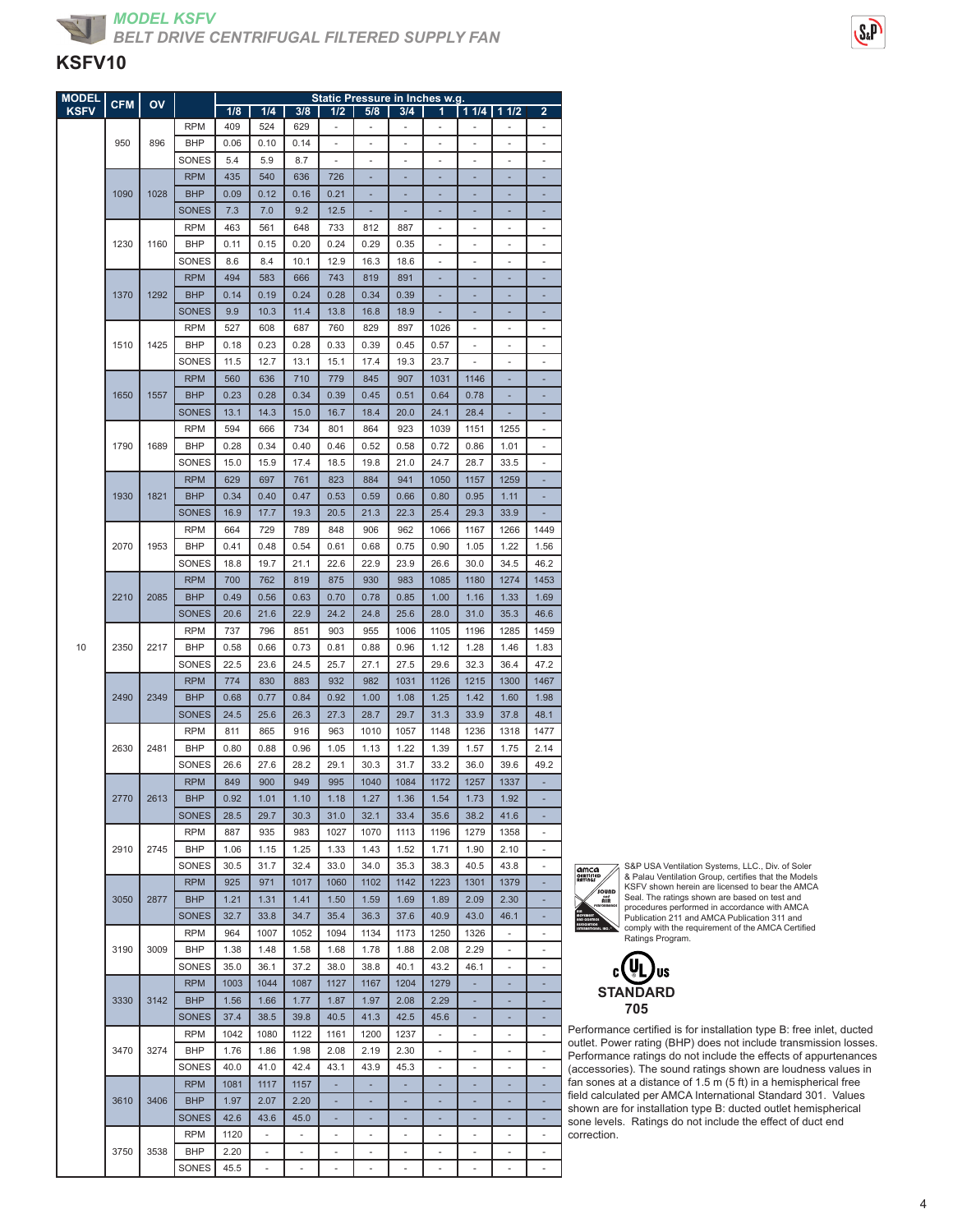



| <b>MODEL</b> | <b>CFM</b> | ov   |              |      |                          |                          | Static Pressure in Inches w.g. |                          |                |                          |                          |                          |
|--------------|------------|------|--------------|------|--------------------------|--------------------------|--------------------------------|--------------------------|----------------|--------------------------|--------------------------|--------------------------|
| <b>KSFV</b>  |            |      |              | 1/8  | 1/4                      | 3/8                      | 1/2                            | 5/8                      | 3/4            | 1                        | 11/4                     | 11/2                     |
|              |            |      | <b>RPM</b>   | 366  | $\overline{\phantom{a}}$ | $\overline{\phantom{a}}$ | $\qquad \qquad \blacksquare$   | $\overline{\phantom{m}}$ | $\overline{a}$ | $\overline{\phantom{a}}$ |                          |                          |
|              | 1150       | 737  | <b>BHP</b>   | 0.08 | ٠                        | ٠                        | Ĭ.                             | ٠                        | ٠              | ٠                        |                          | ä,                       |
|              |            |      | SONES        | 6.5  | ٠                        | ä,                       | Ĭ.                             | ٠                        | ٠              | ٠                        |                          | ä,                       |
|              |            |      |              |      |                          |                          |                                |                          |                |                          |                          |                          |
|              |            |      | <b>RPM</b>   | 383  |                          |                          |                                |                          |                |                          |                          |                          |
|              | 1345       | 862  | <b>BHP</b>   | 0.11 | ä,                       |                          | ä,                             | ä,                       | ×,             | ä,                       |                          | Ē,                       |
|              |            |      | SONES        | 7.9  | ٠                        | ٠                        | ۰                              | ٠                        | ×,             | ٠                        | ٠                        | ÷                        |
|              |            |      | <b>RPM</b>   | 407  | 507                      | ٠                        | Ĭ.                             | ٠                        | ٠              | ٠                        | ٠                        | ä,                       |
|              | 1540       | 987  | <b>BHP</b>   | 0.14 | 0.21                     | ä,                       | ۰                              | ٠                        | ٠              | ä,                       | ٠                        | ä,                       |
|              |            |      | SONES        | 9.1  | 10.7                     |                          |                                |                          |                |                          |                          |                          |
|              |            |      |              |      |                          |                          | Ē,                             | ä,                       |                |                          |                          | Ē,                       |
|              |            |      | <b>RPM</b>   | 436  | 527                      |                          |                                |                          |                |                          |                          |                          |
|              | 1735       | 1112 | <b>BHP</b>   | 0.19 | 0.26                     | ٠                        | ÷                              | ٠                        | ٠              | ٠                        |                          | ۰                        |
|              |            |      | <b>SONES</b> | 10.6 | 12.4                     | ٠                        | ۳                              | ٠                        | ٠              | ٠                        | ٠                        | ۰                        |
|              |            |      | <b>RPM</b>   | 467  | 545                      | 626                      | Ĭ.                             | ٠                        | ٠              | ٠                        | ٠                        | ä,                       |
|              | 1930       | 1237 | <b>BHP</b>   | 0.24 | 0.31                     | 0.41                     |                                |                          |                |                          |                          |                          |
|              |            |      | SONES        | 12.3 | 14.1                     | 15.8                     | ÷,                             | ä,                       | ä,             | ä,                       | ä,                       | ä,                       |
|              |            |      | <b>RPM</b>   | 499  | 568                      | 645                      | 711                            | ä,                       | ٠              | ٠                        |                          | ۰                        |
|              | 2125       | 1362 | <b>BHP</b>   | 0.31 | 0.38                     | 0.48                     | 0.57                           |                          | ٠              |                          |                          | ۰                        |
|              |            |      |              |      |                          |                          |                                |                          |                |                          |                          |                          |
|              |            |      | <b>SONES</b> | 14.1 | 15.6                     | 17.7                     | 20.1                           |                          |                |                          |                          |                          |
|              |            |      | <b>RPM</b>   | 531  | 596                      | 663                      | 733                            | 788                      |                |                          |                          |                          |
|              | 2320       | 1487 | <b>BHP</b>   | 0.39 | 0.46                     | 0.54                     | 0.68                           | 0.76                     | ä,             | ä,                       |                          | ä,                       |
|              |            |      | SONES        | 16.1 | 17.5                     | 19.6                     | 21.7                           | 23.3                     | ٠              | ٠                        | ٠                        | ٠                        |
|              |            |      | <b>RPM</b>   | 565  | 626                      | 685                      | 750                            | 811                      |                |                          |                          | ۰                        |
|              | 2515       | 1612 | <b>BHP</b>   | 0.48 | 0.56                     | 0.64                     | 0.76                           | 0.90                     |                |                          |                          |                          |
|              |            |      |              |      | 19.6                     |                          |                                |                          |                |                          |                          |                          |
|              |            |      | <b>SONES</b> | 18.3 |                          | 21.3                     | 23.0                           | 24.9                     | ٠              |                          |                          |                          |
|              |            |      | <b>RPM</b>   | 599  | 657                      | 711                      | 769                            | 830                      | 884            | ä,                       | ä,                       | ä,                       |
|              | 2710       | 1737 | <b>BHP</b>   | 0.59 | 0.67                     | 0.76                     | 0.85                           | 1.01                     | 1.14           | $\overline{\phantom{a}}$ | $\overline{\phantom{0}}$ | ٠                        |
|              |            |      | SONES        | 20.5 | 21.8                     | 23.1                     | 24.9                           | 26.3                     | 28.0           |                          |                          | ٠                        |
|              |            |      | <b>RPM</b>   | 634  | 689                      | 739                      | 791                            | 847                      | 903            |                          |                          |                          |
|              | 2905       | 1862 | <b>BHP</b>   | 0.71 | 0.80                     | 0.89                     | 0.99                           | 1.11                     | 1.29           |                          |                          |                          |
|              |            |      | <b>SONES</b> | 22.9 | 24.0                     | 25.1                     | 26.5                           | 28.1                     | 29.6           |                          |                          |                          |
| 12           |            |      |              |      |                          |                          |                                |                          |                |                          |                          |                          |
|              |            |      | <b>RPM</b>   | 670  | 721                      | 770                      | 817                            | 867                      | 920            | 1017                     | ٠                        | $\overline{\phantom{m}}$ |
|              | 3100       | 1987 | <b>BHP</b>   | 0.85 | 0.95                     | 1.05                     | 1.14                           | 1.25                     | 1.41           | 1.73                     |                          | ٠                        |
|              |            |      | SONES        | 25.3 | 26.2                     | 27.2                     | 28.3                           | 30.0                     | 31.4           | 34.8                     |                          |                          |
|              |            |      | <b>RPM</b>   | 706  | 753                      | 801                      | 845                            | 890                      | 939            | 1038                     | 1116                     |                          |
|              | 3295       | 2112 | <b>BHP</b>   | 1.01 | 1.11                     | 1.22                     | 1.32                           | 1.42                     | 1.55           | 1.93                     | 2.16                     | Ē.                       |
|              |            |      | SONES        | 27.8 | 28.4                     | 29.4                     | 30.3                           | 31.7                     | 33.5           | 37.1                     | 41.0                     | ÷                        |
|              |            |      | <b>RPM</b>   | 743  | 787                      | 833                      | 875                            | 916                      | 961            | 1055                     | 1140                     | ä,                       |
|              | 3490       | 2237 | BHP          | 1.18 | 1.29                     | 1.41                     | 1.52                           | 1.63                     | 1.74           | 2.09                     | 2.45                     | ä,                       |
|              |            |      |              |      |                          |                          |                                |                          |                |                          |                          |                          |
|              |            |      | SONES        | 30.1 | 30.7                     | 31.6                     | 32.6                           | 33.8                     | 35.4           | 39.0                     | 43.5                     |                          |
|              |            |      | <b>RPM</b>   | 779  | 821                      | 864                      | 906                            | 945                      | 985            | 1072                     | 1160                     | 1232                     |
|              | 3685       | 2362 | <b>BHP</b>   | 1.38 | 1.50                     | 1.62                     | 1.73                           | 1.85                     | 1.96           | 2.26                     | 2.70                     | 2.97                     |
|              |            |      | <b>SONES</b> | 32.6 | 33.2                     | 34.1                     | 35.1                           | 36.1                     | 37.5           | 40.9                     | 45.8                     | 50.4                     |
|              |            |      | <b>RPM</b>   | 816  | 855                      | 897                      | 938                            | 975                      | 1011           | 1092                     | 1178                     | 1255                     |
|              | 3880       | 2487 | BHP          | 1.60 | 1.72                     | 1.84                     | 1.97                           | 2.09                     | 2.21           | 2.48                     | 2.90                     | 3.31                     |
|              |            |      | SONES        | 35.4 | 35.9                     | 36.7                     | 37.7                           | 38.7                     | 39.8           | 43.2                     | 47.9                     | 53.2                     |
|              |            |      |              |      |                          |                          |                                |                          |                |                          |                          |                          |
|              |            |      | <b>RPM</b>   | 854  | 891                      | 929                      | 969                            | 1006                     | 1041           | 1115                     | 1195                     |                          |
|              | 4075       | 2612 | <b>BHP</b>   | 1.84 | 1.96                     | 2.09                     | 2.23                           | 2.36                     | 2.48           | 2.75                     | 3.11                     | ۰                        |
|              |            |      | <b>SONES</b> | 38.2 | 38.7                     | 39.4                     | 40.4                           | 41.4                     | 42.4           | 45.4                     | 50.0                     |                          |
|              |            |      | <b>RPM</b>   | 891  | 926                      | 963                      | 1001                           | 1037                     | 1071           | 1139                     | 1214                     |                          |
|              | 4270       | 2737 | <b>BHP</b>   | 2.10 | 2.23                     | 2.37                     | 2.51                           | 2.65                     | 2.78           | 3.05                     | 3.35                     | ä,                       |
|              |            |      | SONES        | 41.1 | 41.5                     | 42.2                     | 43.2                           | 44.2                     | 45.2           | 47.9                     | 52.3                     | $\overline{\phantom{m}}$ |
|              |            |      | <b>RPM</b>   | 928  | 962                      | 997                      | 1033                           | 1068                     | 1102           | 1166                     |                          | ٠                        |
|              |            |      |              |      |                          |                          |                                |                          |                |                          |                          |                          |
|              | 4465       | 2862 | <b>BHP</b>   | 2.39 | 2.52                     | 2.67                     | 2.81                           | 2.96                     | 3.10           | 3.38                     |                          |                          |
|              |            |      | <b>SONES</b> | 44.2 | 44.6                     | 45.2                     | 46.1                           | 47.2                     | 48.3           | 50.7                     |                          |                          |
|              |            |      | <b>RPM</b>   | 966  | 999                      | 1032                     | 1065                           | 1100                     | 1133           | ä,                       | ä,                       | ä,                       |
|              | 4660       | 2987 | BHP          | 2.71 | 2.84                     | 2.99                     | 3.15                           | 3.30                     | 3.45           | ۰                        | $\overline{\phantom{0}}$ | ٠                        |
|              |            |      | SONES        | 47.4 | 47.7                     | 48.4                     | 49.3                           | 50.4                     | 51.5           | ٠                        | ٠                        | ٠                        |
|              |            |      | <b>RPM</b>   | 1004 | 1035                     | 1067                     | ä,                             |                          |                |                          |                          |                          |
|              | 4855       | 3112 | <b>BHP</b>   | 3.05 | 3.19                     | 3.35                     |                                |                          |                |                          |                          |                          |
|              |            |      |              |      |                          |                          |                                |                          |                |                          |                          |                          |
|              |            |      | <b>SONES</b> | 50.8 | 51.2                     | 51.8                     | ÷,                             | ä,                       | ×,             |                          |                          |                          |



S&P USA Ventilation Systems, LLC., Div. of Soler & Palau Ventilation Group, certifies that the Models KSFV shown herein are licensed to bear the AMCA Seal. The ratings shown are based on test and procedures performed in accordance with AMCA Publication 211 and AMCA Publication 311 and comply with the requirement of the AMCA Certified Ratings Program.

SeP



Performance certified is for installation type B: free inlet, ducted outlet. Power rating (BHP) does not include transmission losses. Performance ratings do not include the effects of appurtenances (accessories). The sound ratings shown are loudness values in fan sones at a distance of 1.5 m (5 ft) in a hemispherical free field calculated per AMCA International Standard 301. Values shown are for installation type B: ducted outlet hemispherical sone levels. Ratings do not include the effect of duct end correction.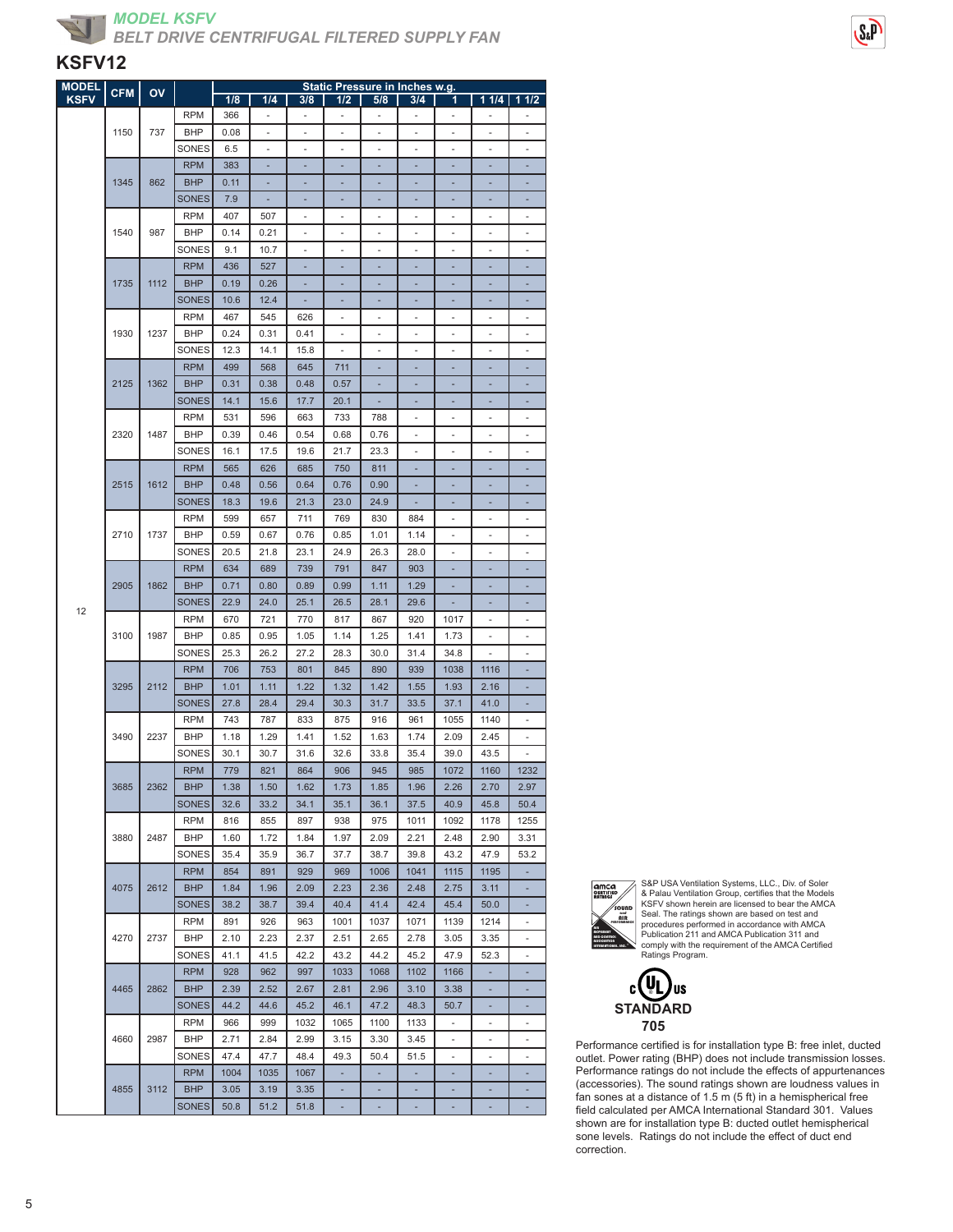

*BELT DRIVE CENTRIFUGAL FILTERED SUPPLY FAN*

### **KSFV15**

| <u>M</u> ODEL | <b>CFM</b> | ov   |              |      |                          |      |      | Static Pressure in Inches w.g. |                          |                              |                          |                          |                          |
|---------------|------------|------|--------------|------|--------------------------|------|------|--------------------------------|--------------------------|------------------------------|--------------------------|--------------------------|--------------------------|
| <b>KSFV</b>   |            |      |              | 1/8  | 1/4                      | 3/8  | 1/2  | 5/8                            | 3/4                      | $\mathbf{1}$                 |                          | $11/4$ 1/4 $2$           | $\overline{2}$           |
|               |            |      | <b>RPM</b>   | 299  | $\overline{\phantom{m}}$ |      | ÷    | $\overline{\phantom{m}}$       | $\overline{\phantom{a}}$ |                              |                          |                          | ۰                        |
|               | 1625       | 789  | <b>BHP</b>   | 0.11 |                          |      | ä,   |                                |                          | ä,                           |                          | ä,                       |                          |
|               |            |      | SONES        | 5.8  | $\overline{\phantom{m}}$ |      |      | ٠                              |                          |                              |                          |                          | ۰                        |
|               |            |      | <b>RPM</b>   | 323  | 394                      |      |      |                                |                          |                              |                          |                          |                          |
|               | 1911       | 928  | <b>BHP</b>   | 0.15 | 0.21                     |      |      |                                |                          |                              |                          |                          |                          |
|               |            |      | <b>SONES</b> |      |                          |      |      |                                |                          |                              |                          |                          |                          |
|               |            |      |              | 8.1  | 6.7                      | ٠    | ٠    | ٠                              |                          | ٠                            | ٠                        | ٠                        | ٠                        |
|               |            |      | <b>RPM</b>   | 348  | 414                      | 475  | ä,   |                                |                          | ä,                           |                          | ä,                       |                          |
|               | 2197       | 1067 | <b>BHP</b>   | 0.21 | 0.27                     | 0.34 | ٠    | ٠                              | ٠                        | ٠                            |                          | ٠                        | ٠                        |
|               |            |      | SONES        | 9.6  | 9.2                      | 9.0  |      |                                |                          |                              |                          |                          |                          |
|               |            |      | <b>RPM</b>   | 375  | 438                      | 491  | 546  |                                |                          |                              |                          |                          |                          |
|               | 2483       | 1205 | <b>BHP</b>   | 0.28 | 0.36                     | 0.43 | 0.51 | ٠                              |                          |                              |                          | ÷,                       |                          |
|               |            |      | <b>SONES</b> | 11.3 | 12.9                     | 10.8 | 12.1 |                                |                          |                              |                          |                          |                          |
|               |            |      | <b>RPM</b>   | 405  | 462                      | 513  | 561  | 610                            | ٠                        | ٠                            | ٠                        | ٠                        | ٠                        |
|               | 2769       | 1344 | <b>BHP</b>   | 0.37 | 0.45                     | 0.54 | 0.62 | 0.71                           |                          |                              |                          |                          |                          |
|               |            |      | SONES        | 13.3 | 14.6                     | 14.1 | 13.9 | 15.7                           | ä,                       | ÷,                           | ÷,                       | ÷,                       | ÷,                       |
|               |            |      |              |      |                          |      |      |                                |                          |                              |                          |                          |                          |
|               |            |      | <b>RPM</b>   | 436  | 488                      | 538  | 581  | 625                            | 670                      |                              |                          |                          |                          |
|               | 3055       | 1483 | <b>BHP</b>   | 0.48 | 0.57                     | 0.66 | 0.75 | 0.84                           | 0.94                     |                              |                          |                          |                          |
|               |            |      | <b>SONES</b> | 15.4 | 16.6                     | 18.3 | 16.6 | 17.2                           | 18.1                     |                              |                          |                          |                          |
|               |            |      | <b>RPM</b>   | 468  | 514                      | 562  | 605  | 644                            | 684                      | ä,                           |                          |                          | ٠                        |
|               | 3341       | 1622 | <b>BHP</b>   | 0.61 | 0.70                     | 0.81 | 0.91 | 1.00                           | 1.11                     | ÷,                           |                          | ÷,                       | ÷,                       |
|               |            |      | SONES        | 17.7 | 18.7                     | 20.3 | 20.3 | 19.6                           | 19.6                     | $\qquad \qquad \blacksquare$ |                          | ä,                       |                          |
|               |            |      | <b>RPM</b>   | 500  | 543                      | 587  | 629  | 667                            | 703                      | 778                          |                          |                          |                          |
|               | 3627       | 1761 | <b>BHP</b>   | 0.76 | 0.86                     | 0.97 | 1.08 | 1.19                           | 1.29                     | 1.52                         |                          |                          |                          |
|               |            |      | <b>SONES</b> | 20.1 | 21.0                     | 22.5 | 23.9 | 22.4                           | 22.0                     | 23.0                         |                          |                          |                          |
|               |            |      | <b>RPM</b>   | 533  | 572                      | 613  | 653  | 691                            | 726                      | 793                          | 863                      | ÷,                       | ÷,                       |
|               | 3913       | 1900 | <b>BHP</b>   | 0.94 | 1.04                     | 1.16 | 1.28 | 1.40                           | 1.51                     | 1.75                         | 2.01                     | $\overline{\phantom{a}}$ | $\overline{\phantom{m}}$ |
|               |            |      | SONES        | 22.7 | 23.5                     | 24.7 | 25.9 | 26.8                           | 24.9                     | 24.9                         | 26.7                     |                          |                          |
|               |            |      |              | 566  | 603                      | 640  |      |                                | 750                      |                              |                          | 942                      |                          |
|               |            |      | <b>RPM</b>   |      |                          |      | 679  | 715                            |                          | 813                          | 876                      |                          |                          |
|               | 4199       | 2038 | <b>BHP</b>   | 1.14 | 1.25                     | 1.37 | 1.51 | 1.64                           | 1.76                     | 2.00                         | 2.26                     | 2.55                     |                          |
| 15            |            |      | <b>SONES</b> | 25.4 | 26.1                     | 26.9 | 28.0 | 29.2                           | 29.3                     | 27.3                         | 28.2                     | 30.9                     |                          |
|               |            |      | <b>RPM</b>   | 599  | 634                      | 669  | 705  | 740                            | 774                      | 836                          | 894                      | 954                      | $\overline{\phantom{a}}$ |
|               | 4485       | 2177 | <b>BHP</b>   | 1.37 | 1.49                     | 1.62 | 1.76 | 1.90                           | 2.03                     | 2.29                         | 2.56                     | 2.85                     |                          |
|               |            |      | SONES        | 28.1 | 28.6                     | 29.2 | 30.1 | 31.3                           | 32.6                     | 30.5                         | 30.6                     | 32.8                     | ۰                        |
|               |            |      | <b>RPM</b>   | 633  | 666                      | 699  | 732  | 766                            | 798                      | 859                          | 915                      | 970                      |                          |
|               | 4771       | 2316 | <b>BHP</b>   | 1.64 | 1.77                     | 1.89 | 2.03 | 2.19                           | 2.33                     | 2.61                         | 2.89                     | 3.18                     |                          |
|               |            |      | <b>SONES</b> | 30.7 | 31.2                     | 31.7 | 32.5 | 33.7                           | 34.9                     | 35.2                         | 34.0                     | 35.2                     |                          |
|               |            |      | <b>RPM</b>   | 667  | 699                      | 729  | 760  | 792                            | 824                      | 883                          | 938                      | 989                      | 1096                     |
|               | 5057       | 2455 | <b>BHP</b>   | 1.93 | 2.07                     | 2.20 | 2.34 | 2.51                           | 2.67                     | 2.97                         | 3.26                     | 3.56                     | 4.21                     |
|               |            |      | SONES        | 33.5 | 33.9                     | 34.4 | 35.2 | 36.3                           | 37.5                     | 40.0                         | 38.0                     | 38.3                     | 43.2                     |
|               |            |      | <b>RPM</b>   | 701  | 731                      | 760  | 789  | 819                            | 850                      | 908                          | 962                      | 1011                     | 1110                     |
|               | 5343       | 2594 | <b>BHP</b>   | 2.26 | 2.41                     | 2.55 | 2.69 | 2.85                           | 3.03                     | 3.35                         | 3.67                     | 3.98                     | 4.63                     |
|               |            |      |              |      |                          |      |      |                                | 40.2                     |                              |                          | 42.2                     |                          |
|               |            |      | <b>SONES</b> | 36.4 | 36.9                     | 37.5 | 38.1 | 39.0                           |                          | 42.7                         | 42.7                     |                          | 45.6                     |
|               |            |      | <b>RPM</b>   | 735  | 764                      | 792  | 820  | 847                            | 876                      | 932                          | 985                      | 1035                     | 1128                     |
|               | 5629       | 2733 | <b>BHP</b>   | 2.63 | 2.78                     | 2.93 | 3.08 | 3.24                           | 3.42                     | 3.77                         | 4.11                     | 4.44                     | 5.10                     |
|               |            |      | SONES        | 39.5 | 40.0                     | 40.5 | 41.1 | 41.9                           | 43.0                     | 45.5                         | 47.9                     | 46.6                     | 48.7                     |
|               |            |      | <b>RPM</b>   | 769  | 797                      | 824  | 850  | 876                            | 903                      | 958                          | 1010                     | 1059                     | 1148                     |
|               | 5915       | 2871 | <b>BHP</b>   | 3.03 | 3.19                     | 3.35 | 3.51 | 3.67                           | 3.85                     | 4.23                         | 4.59                     | 4.93                     | 5.62                     |
|               |            |      | <b>SONES</b> | 42.8 | 43.3                     | 43.9 | 44.4 | 45.1                           | 46.0                     | 48.4                         | 50.9                     | 51.5                     | 52.6                     |
|               |            |      | <b>RPM</b>   | 803  | 831                      | 857  | 882  | 906                            | 931                      | 984                          | 1034                     | 1082                     |                          |
|               | 6201       | 3010 | <b>BHP</b>   | 3.48 | 3.65                     | 3.81 | 3.98 | 4.15                           | 4.32                     | 4.72                         | 5.10                     | 5.47                     | ÷                        |
|               |            |      | SONES        | 46.2 | 46.7                     | 47.3 | 47.8 | 48.4                           | 49.2                     | 51.4                         | 54.0                     | 56.7                     | $\overline{\phantom{m}}$ |
|               |            |      | <b>RPM</b>   | 838  | 864                      | 889  | 913  | 937                            | 961                      | 1010                         | 1060                     |                          |                          |
|               | 6487       | 3149 | <b>BHP</b>   | 3.97 | 4.14                     | 4.32 | 4.49 | 4.66                           | 4.84                     | 5.24                         | 5.65                     |                          |                          |
|               |            |      | <b>SONES</b> | 49.7 | 50.3                     | 50.8 | 51.4 | 51.9                           | 52.7                     | 54.7                         | 57.3                     | ٠                        |                          |
|               |            |      |              |      |                          |      |      |                                |                          |                              |                          |                          |                          |
|               |            |      | <b>RPM</b>   | 873  | 898                      | 922  | 945  | 968                            | 991                      | ÷,                           | $\overline{\phantom{a}}$ | $\frac{1}{2}$            | ÷,                       |
|               | 6773       | 3288 | <b>BHP</b>   | 4.50 | 4.68                     | 4.87 | 5.05 | 5.22                           | 5.41                     | $\qquad \qquad \blacksquare$ | ۰                        | ۰                        | ٠                        |
|               |            |      | SONES        | 53.5 | 54.0                     | 54.6 | 55.1 | 55.7                           | 56.3                     | ä,                           |                          | ä,                       |                          |
|               |            |      | <b>RPM</b>   | 907  | 932                      | 955  | 978  |                                |                          |                              |                          |                          |                          |
|               | 7059       | 3427 | <b>BHP</b>   | 5.07 | 5.27                     | 5.46 | 5.65 |                                |                          |                              |                          |                          |                          |
|               |            |      | <b>SONES</b> | 57.4 | 57.9                     | 58.5 | 59.1 |                                |                          |                              |                          |                          |                          |



S&P USA Ventilation Systems, LLC., Div. of Soler & Palau Ventilation Group, certifies that the Models KSFV shown herein are licensed to bear the AMCA Seal. The ratings shown are based on test and procedures performed in accordance with AMCA Publication 211 and AMCA Publication 311 and comply with the requirement of the AMCA Certified Ratings Program.



Performance certified is for installation type B: free inlet, ducted outlet. Power rating (BHP) does not include transmission losses. Performance ratings do not include the effects of appurtenances (accessories). The sound ratings shown are loudness values in fan sones at a distance of 1.5 m (5 ft) in a hemispherical free field calculated per AMCA International Standard 301. Values shown are for installation type B: ducted outlet hemispherical sone levels. Ratings do not include the effect of duct end correction.

 $S_{2}P$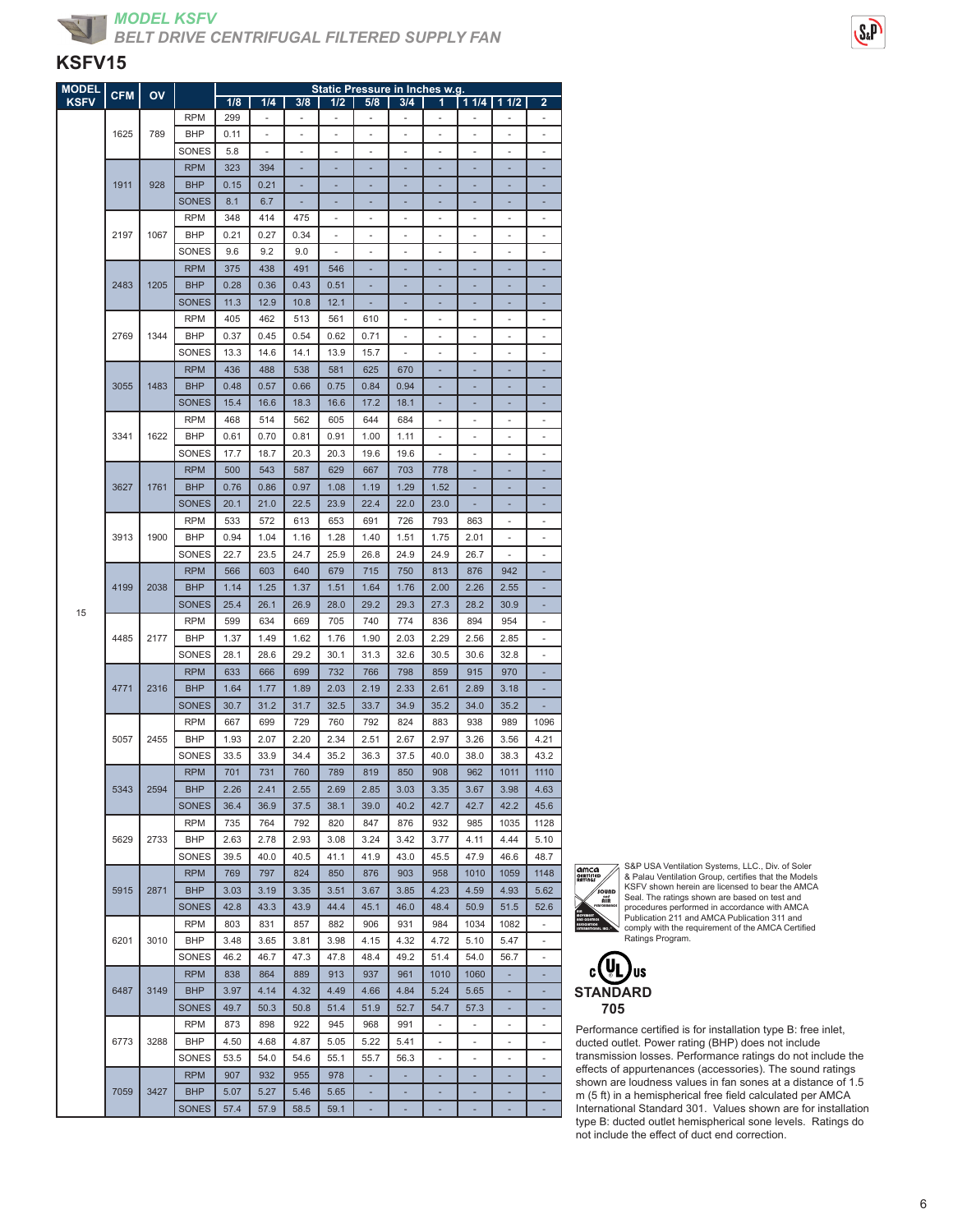

| <b>MODEL</b> | <b>CFM</b> | OV   |              |      |      |      |      |                          | <b>Static Pressure in Inches w.g.</b> |                          |                              |                          |                          |                          |
|--------------|------------|------|--------------|------|------|------|------|--------------------------|---------------------------------------|--------------------------|------------------------------|--------------------------|--------------------------|--------------------------|
| <b>KSFV</b>  |            |      |              | 1/8  | 1/4  | 3/8  | 1/2  | 5/8                      | 3/4                                   | 1                        |                              | $11/4$ 1 1/2             | 2                        | 21/2                     |
|              |            |      | <b>RPM</b>   | 270  | 333  | ٠    | ٠    | ٠                        |                                       |                          |                              |                          |                          |                          |
|              | 2200       | 759  | <b>BHP</b>   | 0.16 | 0.23 | ä,   | ÷.   | ä,                       | ä,                                    | ä,                       | ÷.                           | $\overline{a}$           |                          | ä,                       |
|              |            |      | SONES        | 7.4  | 9.2  | ä,   | ٠    | ÷,                       | ٠                                     | ٠                        | ٠                            | ä,                       | ٠                        | ÷,                       |
|              |            |      | <b>RPM</b>   | 297  | 349  | 403  | ٠    | ٠                        | ٠                                     | ۰                        | ٠                            | ÷                        | ٠                        | ٠                        |
|              | 2569       | 886  | <b>BHP</b>   | 0.24 | 0.31 | 0.40 |      |                          |                                       |                          |                              |                          |                          |                          |
|              |            |      | <b>SONES</b> | 9.3  | 10.5 | 13.6 |      |                          |                                       |                          |                              |                          |                          |                          |
|              |            |      | <b>RPM</b>   | 321  | 369  | 419  | 464  | ä,                       | ä,                                    | ٠                        |                              | ٠                        | ä,                       | ä,                       |
|              | 2938       | 1013 | <b>BHP</b>   | 0.33 | 0.41 | 0.50 | 0.60 | ÷,                       | $\frac{1}{2}$                         | ×,                       | ٠                            | $\overline{a}$           | ÷,                       | ÷,                       |
|              |            |      | SONES        | 11.3 | 12.6 | 15.0 | 17.0 | $\overline{\phantom{a}}$ | $\overline{a}$                        | ÷,                       | ٠                            | $\overline{\phantom{m}}$ | ÷,                       | $\overline{\phantom{m}}$ |
|              |            |      | <b>RPM</b>   | 347  | 396  | 435  | 480  | 520                      | 559                                   |                          |                              |                          |                          |                          |
|              | 3307       | 1140 | <b>BHP</b>   | 0.44 | 0.54 | 0.63 | 0.74 | 0.85                     | 0.97                                  |                          |                              |                          |                          |                          |
|              |            |      | <b>SONES</b> | 13.5 | 15.2 | 16.5 | 18.5 | 20.4                     | 22.5                                  |                          |                              |                          |                          | ÷                        |
|              |            |      | <b>RPM</b>   | 375  | 422  | 458  | 495  | 536                      | 572                                   | ×,                       | ٠                            | ä,                       | ۰                        | ÷,                       |
|              | 3676       | 1268 | <b>BHP</b>   | 0.57 | 0.69 | 0.79 | 0.89 | 1.02                     | 1.14                                  | $\overline{\phantom{m}}$ | $\qquad \qquad \blacksquare$ | $\overline{a}$           | $\overline{\phantom{m}}$ | ٠                        |
|              |            |      | SONES        | 15.9 | 17.5 | 18.6 | 19.9 | 21.9                     | 23.9                                  |                          | ä,                           | ä,                       |                          | ä,                       |
|              |            |      | <b>RPM</b>   | 404  | 447  | 485  | 515  | 551                      | 587                                   | 653                      |                              |                          |                          |                          |
|              | 4045       | 1395 | <b>BHP</b>   | 0.73 | 0.87 | 0.98 | 1.09 | 1.21                     | 1.35                                  | 1.62                     |                              |                          |                          |                          |
|              |            |      | <b>SONES</b> | 18.7 | 19.7 | 21.1 | 22.0 | 23.5                     | 25.7                                  | 30.2                     | ٠                            | ÷                        | ۰                        | ä,                       |
|              |            |      | <b>RPM</b>   | 434  | 472  | 511  | 541  | 570                      | 603                                   | 667                      | 726                          | ä,                       | $\overline{\phantom{0}}$ | $\overline{\phantom{m}}$ |
|              | 4414       | 1522 | <b>BHP</b>   | 0.93 | 1.07 | 1.21 | 1.33 | 1.44                     | 1.58                                  | 1.88                     | 2.18                         | ä,                       |                          |                          |
|              |            |      | SONES        | 21.2 | 22.0 | 23.3 | 24.4 | 25.6                     | 27.6                                  | 32.1                     | 37.0                         |                          |                          | ٠                        |
|              |            |      | <b>RPM</b>   | 465  | 499  | 536  | 568  | 594                      | 621                                   | 683                      | 740                          | 793                      |                          |                          |
|              | 4783       | 1649 | <b>BHP</b>   | 1.17 | 1.30 | 1.46 | 1.60 | 1.72                     | 1.86                                  | 2.17                     | 2.49                         | 2.82                     | ÷,                       | ä,                       |
|              |            |      | <b>SONES</b> | 23.9 | 24.5 | 25.7 | 27.2 | 28.5                     | 29.8                                  | 34.3                     | 39.0                         | 44.1                     | ٠                        | ٠                        |
|              |            |      | <b>RPM</b>   | 496  | 526  | 561  | 594  | 621                      | 645                                   | 699                      | 755                          | 807                      |                          | ÷,                       |
|              | 5152       | 1777 | <b>BHP</b>   | 1.44 | 1.57 | 1.75 | 1.91 | 2.05                     | 2.18                                  | 2.49                     | 2.84                         | 3.18                     |                          | ٠                        |
|              |            |      | SONES        | 26.6 | 27.2 | 28.3 | 30.1 | 31.5                     | 32.8                                  | 36.4                     | 41.3                         | 46.2                     |                          | ä,                       |
|              |            |      | <b>RPM</b>   | 527  | 555  | 586  | 618  | 647                      | 671                                   | 717                      | 770                          | 822                      | 916                      | ä,                       |
|              | 5521       | 1904 | <b>BHP</b>   | 1.76 | 1.89 | 2.07 | 2.25 | 2.41                     | 2.56                                  | 2.85                     | 3.21                         | 3.58                     | 4.34                     | ä,                       |
|              |            |      | <b>SONES</b> | 29.6 | 30.2 | 31.1 | 32.9 | 34.7                     | 36.1                                  | 39.0                     | 43.6                         | 48.2                     | 55.5                     |                          |
| 18           |            |      | <b>RPM</b>   | 559  | 585  | 613  | 643  | 673                      | 698                                   | 740                      | 788                          | 838                      | 929                      | 1018                     |
|              | 5890       | 2031 | <b>BHP</b>   | 2.11 | 2.25 | 2.43 | 2.63 | 2.81                     | 2.98                                  | 3.28                     | 3.63                         | 4.03                     | 4.81                     | 5.68                     |
|              |            |      | SONES        | 32.7 | 33.2 | 34.1 | 36.0 | 38.0                     | 39.6                                  | 42.5                     | 46.4                         | 50.5                     | 57.4                     | 65.2                     |
|              |            |      | <b>RPM</b>   | 591  | 615  | 641  | 669  | 697                      | 724                                   | 766                      | 807                          | 853                      | 944                      | 1027                     |
|              | 6259       | 2158 | <b>BHP</b>   | 2.52 | 2.66 | 2.83 | 3.05 | 3.25                     | 3.44                                  | 3.77                     | 4.11                         | 4.50                     | 5.34                     | 6.20                     |
|              |            |      | <b>SONES</b> | 36.2 | 36.7 | 37.5 | 39.2 | 41.3                     | 43.3                                  | 46.4                     | 49.6                         | 52.7                     | 59.7                     | 66.7                     |
|              |            |      | <b>RPM</b>   | 622  | 646  | 669  | 695  | 722                      | 749                                   | 793                      | 831                          | 872                      | 960                      | 1041                     |
|              | 6628       | 2286 | <b>BHP</b>   | 2.97 | 3.13 | 3.29 | 3.51 | 3.73                     | 3.94                                  | 4.31                     | 4.66                         | 5.04                     | 5.92                     | 6.80                     |
|              |            |      | SONES        | 40.3 | 40.6 | 41.2 | 42.8 | 44.7                     | 46.9                                  | 50.6                     | 52.9                         | 55.3                     | 62.1                     | 68.9                     |
|              |            |      | <b>RPM</b>   | 654  | 677  | 699  | 722  | 748                      | 773                                   | 820                      | 857                          | 892                      | 976                      | 1056                     |
|              | 6997       | 2413 | <b>BHP</b>   | 3.47 |      |      |      |                          | 4.49                                  | 4.91                     |                              |                          |                          | 7.46                     |
|              |            |      |              |      | 3.64 | 3.80 | 4.01 | 4.26                     |                                       |                          | 5.27                         | 5.64                     | 6.53                     |                          |
|              |            |      | <b>SONES</b> | 44.5 | 44.8 | 45.2 | 46.6 | 48.4                     | 50.6                                  | 54.4                     | 56.4                         | 58.3                     | 64.5                     | 71.3                     |
|              |            |      | <b>RPM</b>   | 686  | 708  | 729  | 750  | 774                      | 798                                   | 846                      | 883                          | 917                      | 992                      | 1072                     |
|              | 7366       | 2540 | <b>BHP</b>   | 4.02 | 4.21 | 4.38 | 4.58 | 4.82                     | 5.08                                  | 5.55                     | 5.95                         | 6.33                     | 7.19                     | 8.18                     |
|              |            |      | SONES        | 49.0 | 49.3 | 49.6 | 50.7 | 52.5                     | 54.6                                  | 57.8                     | 60.0                         | 62.0                     | 67.0                     | 73.9                     |
|              |            |      | <b>RPM</b>   | 718  | 740  | 759  | 779  | 801                      | 824                                   | 870                      | 910                          | 944                      | 1011                     |                          |
|              | 7735       | 2667 | <b>BHP</b>   | 4.63 | 4.84 | 5.01 | 5.21 | 5.45                     | 5.72                                  | 6.23                     | 6.68                         | 7.08                     | 7.93                     | ÷,                       |
|              |            |      | <b>SONES</b> | 53.8 | 54.2 | 54.4 | 55.1 | 56.8                     | 58.2                                  | 61.2                     | 63.8                         | 65.7                     | 70.1                     | ٠                        |
|              |            |      | <b>RPM</b>   | 750  | 771  | 790  | 809  | 829                      | 850                                   | 895                      | 937                          | 970                      | $\overline{\phantom{a}}$ | ٠                        |
|              | 8104       | 2794 | <b>BHP</b>   | 5.30 | 5.53 | 5.71 | 5.90 | 6.14                     | 6.41                                  | 6.96                     | 7.46                         | 7.90                     |                          | ä,                       |
|              |            |      | SONES        | 59.0 | 59.5 | 59.7 | 59.7 | 60.6                     | 61.8                                  | 64.6                     | 67.5                         | 69.7                     |                          |                          |
|              |            |      | <b>RPM</b>   | 782  | 803  | 821  | 839  | 857                      | 877                                   | 920                      | 961                          | ×,                       |                          |                          |
|              | 8473       | 2922 | <b>BHP</b>   | 6.03 | 6.27 | 6.48 | 6.67 | 6.89                     | 7.16                                  | 7.75                     | 8.28                         | ٠                        | ÷,                       | ٠                        |
|              |            |      | <b>SONES</b> | 64.5 | 64.9 | 64.5 | 64.1 | 64.4                     | 65.4                                  | 68.2                     | 71.2                         | ٠                        | ٠                        | ٠                        |
|              |            |      | <b>RPM</b>   | 814  | 835  | 852  | 869  | 886                      | 905                                   | 945                      | ÷                            | ä,                       | ä,                       | ÷,                       |
|              | 8842       | 3049 | <b>BHP</b>   | 6.83 | 7.09 | 7.31 | 7.51 | 7.72                     | 7.98                                  | 8.59                     |                              | ٠                        | ۰                        | $\overline{\phantom{m}}$ |
|              |            |      | SONES        | 69.9 | 69.6 | 69.1 | 68.6 | 68.5                     | 69.4                                  | 71.9                     | ä,                           | $\overline{a}$           |                          | ÷,                       |
|              |            |      | <b>RPM</b>   | 846  | 866  | 884  | 900  | ٠                        | ٠                                     | ÷,                       | ٠                            | ٠                        | ۳                        | ٠                        |
|              | 9211       | 3176 | <b>BHP</b>   | 7.69 | 7.97 | 8.21 | 8.42 | ٠                        | ٠                                     | ٠                        | ٠                            | ÷                        | ٠                        | ٠                        |
|              |            |      | <b>SONES</b> | 74.3 | 74.1 | 73.8 | 73.4 |                          |                                       |                          |                              |                          | ä,                       |                          |
|              |            |      |              |      |      |      |      |                          |                                       |                          |                              |                          |                          |                          |



S&P USA Ventilation Systems, LLC., Div. of Soler & Palau Ventilation Group, certifies that the Models KSFV shown herein are licensed to bear the AMCA Seal. The ratings shown are based on test and procedures performed in accordance with AMCA Publication 211 and AMCA Publication 311 and comply with the requirement of the AMCA Certified Ratings Program.

**US** c **STANDARD 705**

Performance certified is for installation type B: free inlet, ducted outlet. Power rating (BHP) does not include transmission losses. Performance ratings do not include the effects of appurtenances (accessories). The sound ratings shown are loudness values in fan sones at a distance of 1.5 m (5 ft) in a hemispherical free field calculated per AMCA International Standard 301. Values shown are for installation type B: ducted outlet hemispherical sone levels. Ratings do not include the effect of duct end correction.



 $S_{\alpha}P$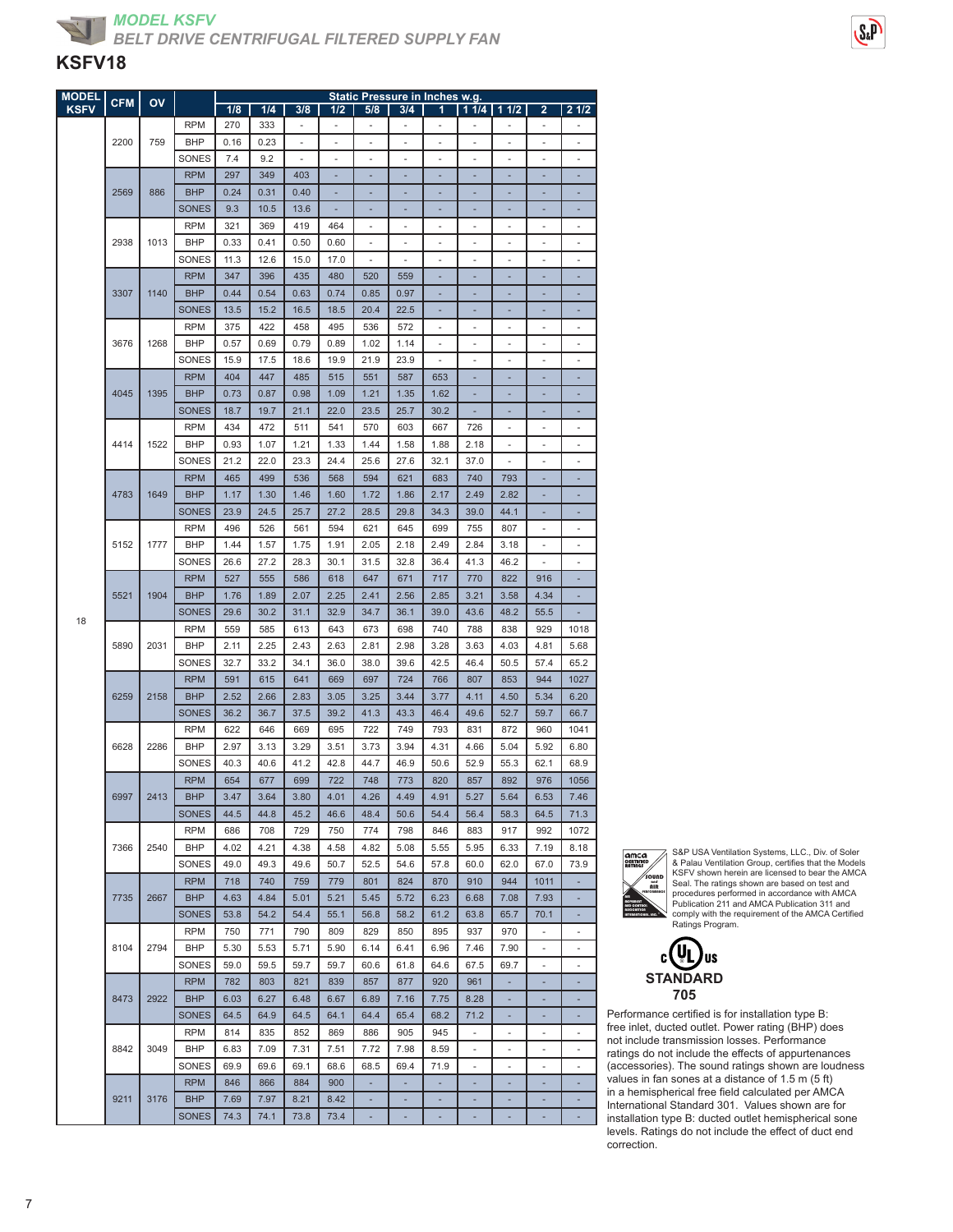| <b>MODEL</b> | <b>CFM</b> | OV   |                          | Static Pressure in Inches w.g. |              |              |             |                          |             |             |              |               |                          |                          |
|--------------|------------|------|--------------------------|--------------------------------|--------------|--------------|-------------|--------------------------|-------------|-------------|--------------|---------------|--------------------------|--------------------------|
| <b>KSFV</b>  |            |      |                          | 1/8                            | 1/4          | 3/8          | 1/2         | 5/8                      | 3/4         | 1           |              | $11/4$   11/2 | $\overline{\mathbf{2}}$  | 21/2                     |
|              |            |      | <b>RPM</b>               | 236                            | 294          | 346          | 392         | 433                      |             |             |              |               |                          |                          |
|              | 2600       | 618  | <b>BHP</b>               | 0.17                           | 0.26         | 0.37         | 0.48        | 0.60                     |             | ٠           |              | ä,            |                          |                          |
|              |            |      | SONES                    | 7.0                            | 11.3         | 15.3         | 17.7        | 20.2                     |             |             |              | ä,            |                          |                          |
|              |            |      | <b>RPM</b>               | 258                            | 311          | 358          | 401         | 441                      | 479         | 545         | ۰            | ÷,            | ۰                        | Ē.                       |
|              | 3100       | 736  | <b>BHP</b>               | 0.25                           | 0.35         | 0.47         | 0.59        | 0.72                     | 0.86        | 1.14        | ۰            | ٠             |                          |                          |
|              |            |      | <b>SONES</b>             | 8.7                            | 13.2         | 16.1         | 18.5        | 20.8                     | 23.2        | 28.0        |              |               |                          |                          |
|              |            |      | <b>RPM</b>               | 283                            | 330          | 374          | 414         | 452                      | 487         | 553         | 612          | ٠             |                          |                          |
|              | 3600       | 855  | <b>BHP</b>               | 0.34                           | 0.46         | 0.59         | 0.72        | 0.87                     | 1.02        | 1.33        | 1.66         | L,            |                          |                          |
|              |            |      | SONES                    | 11.2                           | 15.3         | 17.3         | 19.5        | 21.8                     | 24.0        | 29.3        | 37.5         | i.            | $\sim$                   | ٠                        |
|              |            |      | <b>RPM</b>               | 309                            | 352          | 392          | 429         | 465                      | 499         | 561         | 619          | 672           |                          |                          |
|              | 4100       | 974  | <b>BHP</b>               | 0.47                           | 0.60         | 0.74         | 0.88        | 1.04                     | 1.20        | 1.54        | 1.89         | 2.27          |                          |                          |
|              |            |      | <b>SONES</b>             | 13.9                           | 16.7         | 18.8         | 20.9        | 22.9                     | 25.0        | 30.6        | 39.0         | 47.0          |                          |                          |
|              |            |      | <b>RPM</b>               | 337                            | 376          | 412          | 447         | 481                      | 512         | 572         | 628          | 680           | 774                      |                          |
|              | 4600       | 1093 | <b>BHP</b>               | 0.62                           | 0.77         | 0.92         | 1.08        | 1.24                     | 1.41        | 1.77        | 2.16         | 2.56          | 3.39                     | ٠                        |
|              |            |      | SONES                    | 16.5                           | 18.4         | 20.4         | 22.4        | 24.3                     | 26.4        | 32.5        | 40.7         | 47.8          | 56.1                     |                          |
|              |            |      | <b>RPM</b>               | 364                            | 401          | 435          | 467         | 498                      | 528         | 586         | 639          | 689           | 782                      | 865                      |
|              | 5100       | 1211 | <b>BHP</b>               | 0.81                           | 0.98         | 1.14         | 1.31        | 1.48                     | 1.67        | 2.05        | 2.45         | 2.88          | 3.77                     | 4.70                     |
|              |            |      | <b>SONES</b>             | 18.4                           | 20.3         | 22.2         | 24.0        | 26.0                     | 28.1        | 34.7        | 43.1         | 48.8          | 57.2                     | 65.7                     |
|              |            |      | <b>RPM</b>               | 393                            | 427          | 458          | 489         | 518                      | 546         | 601         | 652          | 700           | 790                      | 873                      |
|              | 5600       | 1330 | <b>BHP</b>               | 1.04                           | 1.22<br>22.4 | 1.40<br>24.1 | 1.58        | 1.77                     | 1.96        | 2.36        | 2.79<br>45.9 | 3.23          | 4.17                     | 5.16                     |
|              |            |      | SONES                    | 20.6                           |              |              | 26.0        | 27.9                     | 30.5        | 37.4        |              | 50.1          | 58.3                     | 66.8                     |
|              | 6100       | 1449 | <b>RPM</b><br><b>BHP</b> | 421<br>1.30                    | 454<br>1.50  | 483<br>1.70  | 512<br>1.89 | 539<br>2.09              | 566<br>2.30 | 618<br>2.72 | 666<br>3.17  | 713<br>3.63   | 800<br>4.62              | 880<br>5.66              |
|              |            |      | <b>SONES</b>             |                                |              |              |             |                          |             |             |              |               |                          | 68.0                     |
|              |            |      | <b>RPM</b>               | 22.9                           | 24.6<br>481  | 26.4         | 28.2        | 30.4                     | 33.5        | 40.5        | 47.9         | 51.5          | 59.7                     | 890                      |
|              | 6600       | 1568 | BHP                      | 450<br>1.61                    | 1.83         | 509<br>2.04  | 536<br>2.25 | 562<br>2.47              | 587<br>2.68 | 636<br>3.13 | 683<br>3.60  | 728<br>4.08   | 812<br>5.12              | 6.20                     |
|              |            |      | SONES                    | 25.5                           | 27.1         | 28.8         | 30.7        | 33.6                     | 36.8        | 44.3        | 49.8         | 53.3          | 61.3                     | 69.4                     |
|              |            |      | <b>RPM</b>               | 480                            | 509          | 536          | 561         | 585                      | 609         | 656         | 701          | 744           | 825                      | 901                      |
|              | 7100       | 1686 | <b>BHP</b>               | 1.97                           | 2.20         | 2.43         | 2.66        | 2.89                     | 3.12        | 3.59        | 4.08         | 4.59          | 5.66                     | 6.80                     |
|              |            |      | <b>SONES</b>             | 28.1                           | 29.7         | 31.5         | 34.2        | 37.2                     | 40.5        | 48.4        | 51.8         | 55.3          | 63.2                     | 71.2                     |
|              |            |      | <b>RPM</b>               | 509                            | 537          | 563          | 587         | 610                      | 633         | 677         | 720          | 761           | 839                      | 913                      |
| 20           | 7600       | 1805 | <b>BHP</b>               | 2.38                           | 2.63         | 2.88         | 3.12        | 3.36                     | 3.61        | 4.11        | 4.62         | 5.15          | 6.26                     | 7.44                     |
|              |            |      | SONES                    | 30.9                           | 32.6         | 35.3         | 38.1        | 41.3                     | 44.8        | 50.5        | 54.0         | 57.6          | 65.2                     | 73.1                     |
|              |            |      | <b>RPM</b>               | 539                            | 566          | 590          | 613         | 635                      | 657         | 699         | 740          | 780           | 855                      | 927                      |
|              | 8100       | 1924 | <b>BHP</b>               | 2.84                           | 3.11         | 3.37         | 3.64        | 3.89                     | 4.16        | 4.68        | 5.22         | 5.77          | 6.93                     | 8.14                     |
|              |            |      | <b>SONES</b>             | 34.0                           | 36.6         | 39.4         | 42.5        | 45.9                     | 49.4        | 52.8        | 56.3         | 60.2          | 67.5                     | 75.3                     |
|              |            |      | <b>RPM</b>               | 569                            | 594          | 618          | 640         | 661                      | 682         | 722         | 761          | 799           | 872                      | 942                      |
|              | 8600       | 2043 | <b>BHP</b>               | 3.36                           | 3.65         | 3.93         | 4.21        | 4.48                     | 4.76        | 5.32        | 5.88         | 6.46          | 7.66                     | 8.92                     |
|              |            |      | SONES                    | 38.2                           | 41.1         | 43.9         | 47.4        | 50.4                     | 52.1        | 55.4        | 59.1         | 62.9          | 70.1                     | 77.8                     |
|              |            |      | <b>RPM</b>               | 599                            | 623          | 646          | 668         | 688                      | 708         | 746         | 784          | 820           | 890                      | 958                      |
|              | 9100       | 2162 | <b>BHP</b>               | 3.94                           | 4.25         | 4.55         | 4.85        | 5.14                     | 5.43        | 6.02        | 6.61         | 7.21          | 8.45                     | 9.76                     |
|              |            |      | <b>SONES</b>             | 43.0                           | 46.0         | 49.1         | 51.6        | 53.3                     | 54.9        | 58.3        | 62.1         | 65.7          | 72.8                     | 80.5                     |
|              |            |      | <b>RPM</b>               | 629                            | 652          | 675          | 695         | 715                      | 734         | 771         | 807          | 842           | 910                      | 975                      |
|              | 9600       | 2280 | <b>BHP</b>               | 4.59                           | 4.92         | 5.24         | 5.55        | 5.86                     | 6.17        | 6.79        | 7.41         | 8.04          | 9.33                     | 10.68                    |
|              |            |      | SONES                    | 48.4                           | 51.6         | 53.2         | 54.7        | 56.4                     | 58.1        | 61.6        | 65.2         | 68.6          | 76.0                     | 83.5                     |
|              |            |      | <b>RPM</b>               | 659                            | 682          | 703          | 723         | 742                      | 761         | 796         | 831          | 865           | 930                      |                          |
|              | 10100      | 2399 | <b>BHP</b>               | 5.31                           | 5.66         | 5.99         | 6.33        | 6.65                     | 6.98        | 7.62        | 8.28         | 8.94          | 10.28                    |                          |
|              |            |      | <b>SONES</b>             | 54.2                           | 55.4         | 56.7         | 58.1        | 59.8                     | 61.5        | 65.1        | 68.4         | 71.9          | 79.2                     |                          |
|              |            |      | <b>RPM</b>               | 689                            | 711          | 732          | 751         | 770                      | 788         | 822         | 855          | 888           | 951                      | $\overline{\phantom{a}}$ |
|              | 10600      | 2518 | <b>BHP</b>               | 6.10                           | 6.46         | 6.82         | 7.17        | 7.52                     | 7.86        | 8.54        | 9.22         | 9.91          | 11.30                    | $\overline{\phantom{a}}$ |
|              |            |      | SONES                    | 57.7                           | 58.9         | 60.3         | 61.6        | 63.5                     | 65.3        | 68.6        | 71.9         | 75.5          | 82.6                     |                          |
|              |            |      | <b>RPM</b>               | 720                            | 741          | 761          | 780         | 798                      | 815         | 848         | 880          | 912           |                          |                          |
|              | 11100      | 2637 | <b>BHP</b>               | 6.97                           | 7.35         | 7.72         | 8.09        | 8.46                     | 8.82        | 9.53        | 10.24        | 10.96         |                          |                          |
|              |            |      | <b>SONES</b>             | 61.3                           | 62.8         | 64.3         | 65.8        | 67.4                     | 69.1        | 72.4        | 75.7         | 79.2          | ٠                        | ٠                        |
|              |            |      | <b>RPM</b>               | 750                            | 771          | 790          | 808         | 826                      | 843         | 875         | 906          | -             | $\overline{\phantom{m}}$ | $\overline{\phantom{a}}$ |
|              | 11600      | 2755 | BHP                      | 7.92                           | 8.32         | 8.71         | 9.10        | 9.48                     | 9.86        | 10.60       | 11.34        | i.            |                          |                          |
|              |            |      | SONES                    | 65.5                           | 67.0         | 68.5         | 69.9        | 71.4                     | 73.0        | 76.4        | 79.7         | ٠             |                          |                          |
|              |            |      | <b>RPM</b>               | 781                            | 800          | 819          | 837         | 854                      | 871         | ×,          |              |               |                          |                          |
|              | 12100      | 2874 | <b>BHP</b>               | 8.95                           | 9.37         | 9.78         | 10.18       | 10.59                    | 10.98       | ٠           | ÷,           | ä,            | ÷,                       | ٠                        |
|              |            |      | <b>SONES</b>             | 69.7                           | 71.2         | 72.6         | 74.1        | 75.7                     | 77.3        | ٠           | ٠            | ٠             | ٠                        | ٠                        |
|              |            |      | <b>RPM</b>               | 812                            | 830          | 848          | 866         | ÷,                       |             | ÷,          |              |               |                          |                          |
|              | 12600      | 2993 | <b>BHP</b>               | 10.07                          | 10.50        | 10.93        | 11.35       | $\overline{\phantom{a}}$ |             | ۰           |              | ٠             |                          |                          |
|              |            |      | SONES                    | 74.0                           | 75.5         | 77.1         | 78.6        | ÷,                       |             | i,          |              |               |                          |                          |

 $\overline{\mathbb{A}}$ **amca**<br>CERTIFIED anuoid<br>Sound PERFORMANCE AIR MOVEMENT AND CONTROL ASSOCIATION

INTERNATIONAL, INC.

S&P USA Ventilation Systems, LLC., Div. of Soler & Palau Ventilation Group, certifies that the Models KSFV shown herein are licensed to bear the AMCA Seal. The ratings shown are based on test and procedures performed in accordance with AMCA Publication 211 and AMCA Publication 311 and comply with the requirement of the AMCA Certified Ratings Program.



Performance certified is for installation type B: free inlet, ducted outlet. Power rating (BHP) does not include transmission losses. Performance ratings do not include the effects of appurtenances (accessories). The sound ratings shown are loudness values in fan sones at a distance of 1.5 m (5 ft) in a hemispherical free field calculated per AMCA International Standard 301. Values shown are for installation type B: ducted outlet hemispherical sone levels. Ratings do not include the effect of duct end correction.

 $S_{2}P$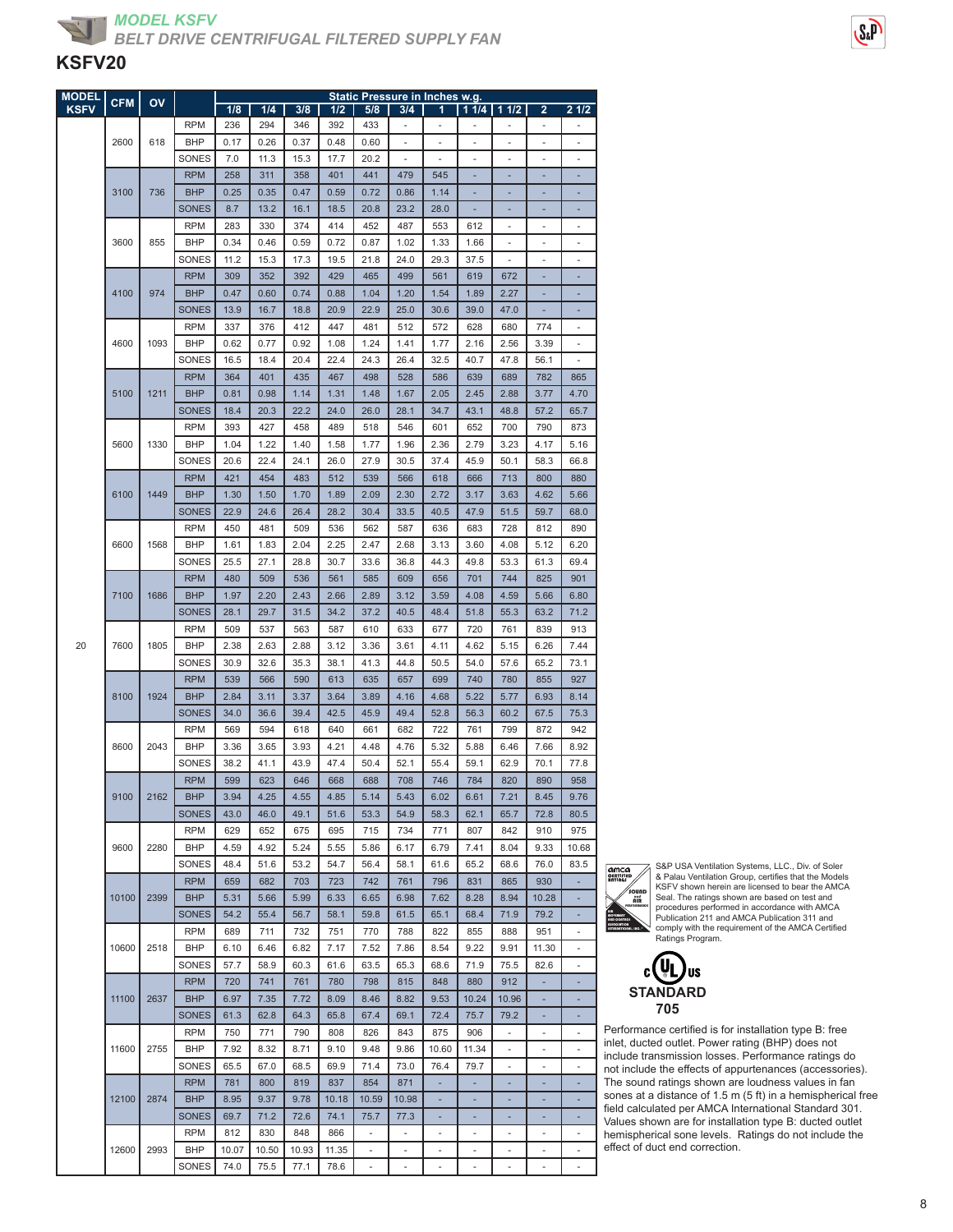**MODEL KSFV** *BELT DRIVE CENTRIFUGAL FILTERED SUPPLY FAN*







| <b>Model</b><br><b>Size</b> | $\overline{A}$ | B SQ.      | $\mathbf{C}$ | D          | G SQ.      | н          | <b>Damper</b><br>O.D. |            | IJ         | Filters (QTY)     |
|-----------------------------|----------------|------------|--------------|------------|------------|------------|-----------------------|------------|------------|-------------------|
| KSFV 9                      | 30             | $23 - 7/8$ | 28           | 24         | $22 - 1/2$ | 24         | $18 - 1/2$            | $10 - 3/8$ | 12         | $20 \times 20(1)$ |
| KSFV <sub>10</sub>          | 35             | $33 - 7/8$ | $31 - 13/16$ | 34         | $32 - 1/2$ | 34         | $28 - 1/2$            | $11 - 5/8$ | $13 - 1/4$ | $16 \times 25(2)$ |
| KSFV <sub>12</sub>          | 35             | $33 - 7/8$ | $31 - 13/16$ | 34         | $32 - 1/2$ | 34         | $28 - 1/2$            | $13 - 5/8$ | $15 - 3/4$ | $16 \times 25(2)$ |
| KSFV <sub>15</sub>          | 35             | $33 - 7/8$ | $31 - 13/16$ | 34         | $32 - 1/2$ | 34         | $28-1/2$              | $16 - 1/8$ | $18 - 7/8$ | $16 \times 25(2)$ |
| KSFV <sub>18</sub>          | $43 - 1/8$     | $41 - 7/8$ | 33-15/16     | 42         | $40 - 1/2$ | 42         | $36 - 1/2$            | $19 - 1/8$ | $22 - 1/8$ | 20 X 25 (2)       |
| KSFV <sub>20</sub>          | $49 - 1/4$     | $51 - 1/8$ | $40 - 1/8$   | $51 - 1/4$ | 49         | $51 - 1/4$ | $44 - 1/2$            | 25         | $25 - 1/8$ | $24 \times 30(2)$ |

### **DIMENSIONS WITH OPTIONAL INTAKE EXTENSION**





| <b>Model</b><br><b>Size</b> | $\mathbf{A}$ | B SQ.      | IC. | D          | E.         | F.         | G SQ.      | н          | <b>DAMPER</b><br>O.D. |            | w          | <b>FILTERS</b><br>(QTY) |
|-----------------------------|--------------|------------|-----|------------|------------|------------|------------|------------|-----------------------|------------|------------|-------------------------|
| KSFV 9                      | 30           | $23 - 7/8$ | 18  | $25 - 1/8$ | $74 - 1/4$ | $22 - 1/2$ | 24         | 24         | $18 - 1/2$            | $10 - 3/8$ | 12         | 20 X 20 (1)             |
| KSFV <sub>10</sub>          | 35           | $33 - 7/8$ | 18  | $30 - 1/8$ | $74 - 1/4$ | $32 - 1/2$ | 34         | 34         | $28 - 1/2$            | $11 - 5/8$ | $13 - 1/4$ | $16 \times 25(2)$       |
| KSFV <sub>12</sub>          | 35           | $33 - 7/8$ | 18  | $30 - 1/8$ | $74 - 1/4$ | $32 - 1/2$ | 34         | 34         | $28 - 1/2$            | $13 - 5/8$ | $15 - 3/4$ | $16 \times 25(2)$       |
| KSFV <sub>15</sub>          | 35           | $33 - 7/8$ | 18  | $30 - 1/8$ | $74 - 1/4$ | $32 - 1/2$ | 34         | 34         | $28 - 1/2$            | $16 - 1/8$ | $18 - 7/8$ | $16 \times 25(2)$       |
| KSFV <sub>18</sub>          | $43 - 1/8$   | $41 - 7/8$ | 18  | $30 - 1/8$ | $78 - 1/4$ | $40 - 1/2$ | 42         | 42         | $36 - 1/2$            | $19 - 1/8$ | $22 - 1/8$ | 20 X 25 (2)             |
| KSFV <sub>20</sub>          | $49 - 1/4$   | $51 - 1/8$ | 23  | $36 - 1/4$ | $78 - 1/4$ | 49         | $51 - 1/4$ | $51 - 1/4$ | $44 - 1/2$            | 25         | $25 - 1/8$ | 24 X 30 (2)             |